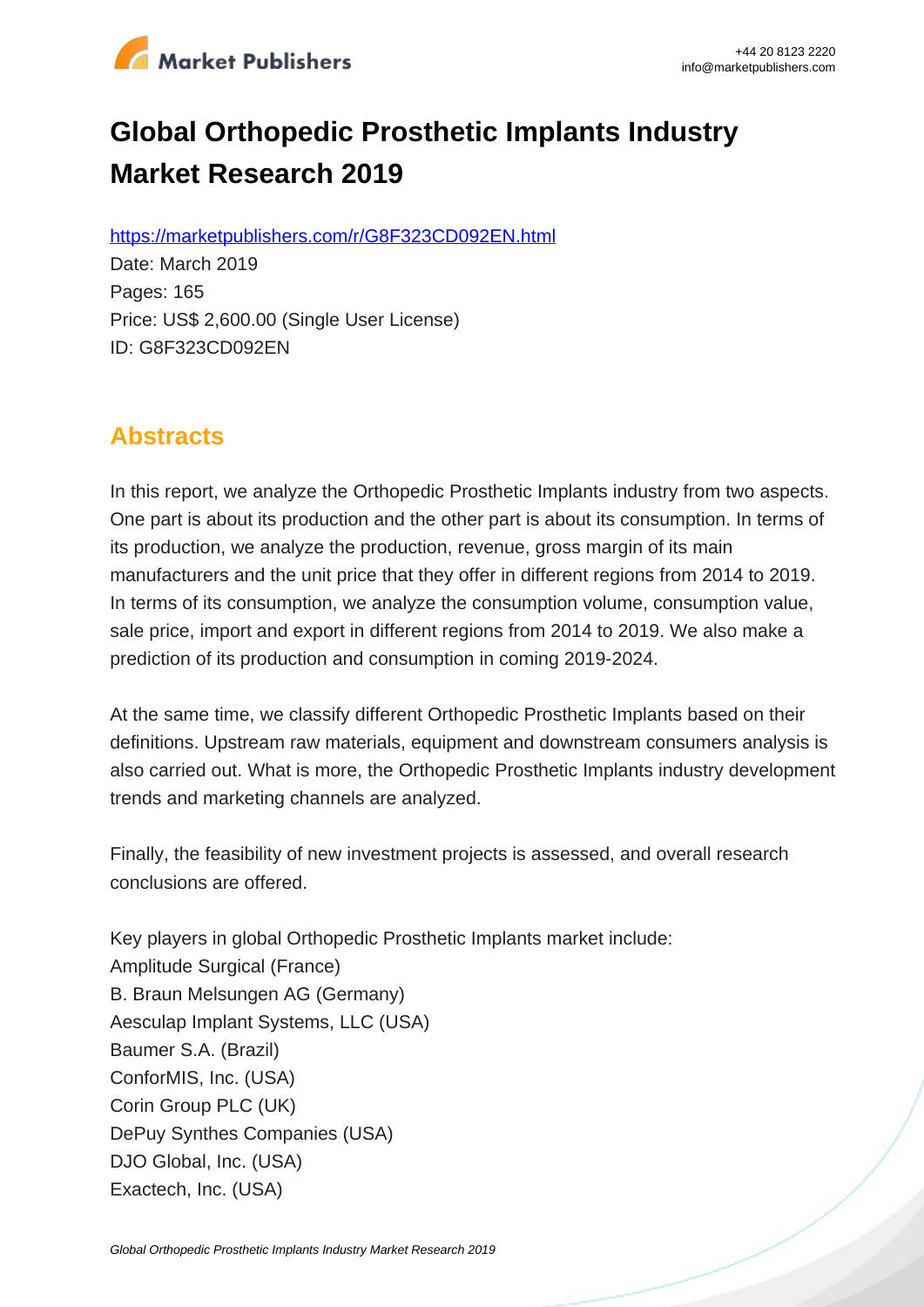



Extremity Medical, LLC (USA) Integra LifeSciences Corporation (USA) Medacta International (Switzerland) Smith & Nephew Plc (UK) Stryker Corporation (USA) Waldemar Link GmbH & Co. KG (Germany) Wright Medical Group N.V. (Netherlands) Zimmer Biomet Holdings, Inc. (USA)

Market segmentation, by product types: Ceramic **Metal Composites Other** 

Market segmentation, by applications: Ceramic Metal **Composites Other** 

Market segmentation, by regions: North America Europe Asia Pacific Middle East & Africa Latin America

The report can answer the following questions:

1. What is the global (North America, South America, Europe, Africa, Middle East, Asia, China, Japan) production, production value, consumption, consumption value, import and export of Orthopedic Prosthetic Implants?

2. Who are the global key manufacturers of Orthopedic Prosthetic Implants industry? How are their operating situation (capacity, production, price, cost, gross and revenue)? 3. What are the types and applications of Orthopedic Prosthetic Implants? What is the market share of each type and application?

4. What are the upstream raw materials and manufacturing equipment of Orthopedic Prosthetic Implants? What is the manufacturing process of Orthopedic Prosthetic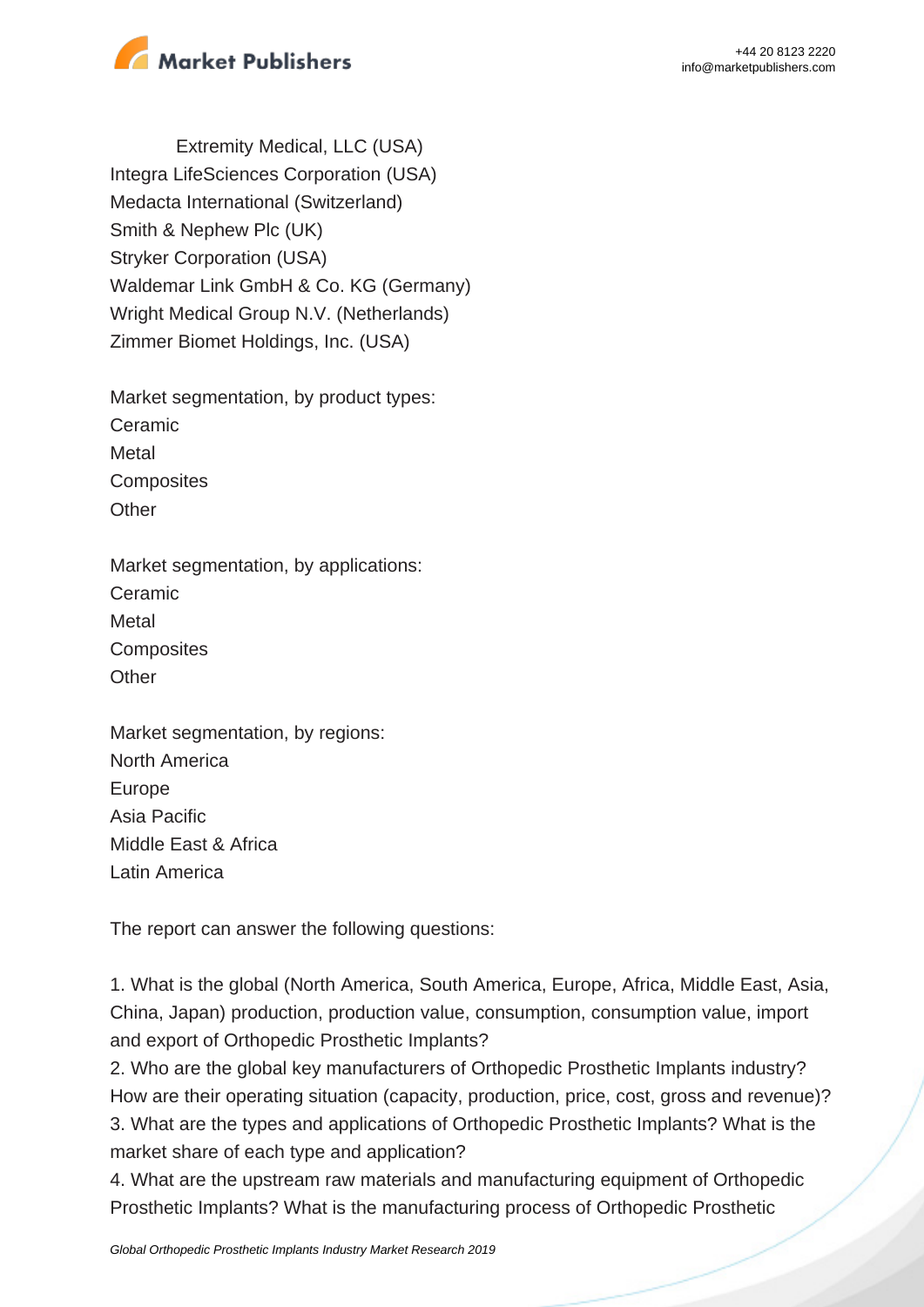

Implants?

5. Economic impact on Orthopedic Prosthetic Implants industry and development trend of Orthopedic Prosthetic Implants industry.

6. What will the Orthopedic Prosthetic Implants market size and the growth rate be in 2024?

7. What are the key factors driving the global Orthopedic Prosthetic Implants industry?

8. What are the key market trends impacting the growth of the Orthopedic Prosthetic Implants market?

9. What are the Orthopedic Prosthetic Implants market challenges to market growth? 10. What are the Orthopedic Prosthetic Implants market opportunities and threats faced by the vendors in the global Orthopedic Prosthetic Implants market?

Objective of Studies:

1. To provide detailed analysis of the market structure along with forecast of the various segments and sub-segments of the global Orthopedic Prosthetic Implants market.

2. To provide insights about factors affecting the market growth. To analyze the Orthopedic Prosthetic Implants market based on various factors- price analysis, supply chain analysis, Porte five force analysis etc.

3. To provide historical and forecast revenue of the market segments and sub-segments with respect to four main geographies and their countries- North America, Europe, Asia, Latin America and Rest of the World.

4. To provide country level analysis of the market with respect to the current market size and future prospective.

5. To provide country level analysis of the market for segment by application, product type and sub-segments.

6. To provide strategic profiling of key players in the market, comprehensively analyzing their core competencies, and drawing a competitive landscape for the market.

7. To track and analyze competitive developments such as joint ventures, strategic alliances, mergers and acquisitions, new product developments, and research and developments in the global Orthopedic Prosthetic Implants market.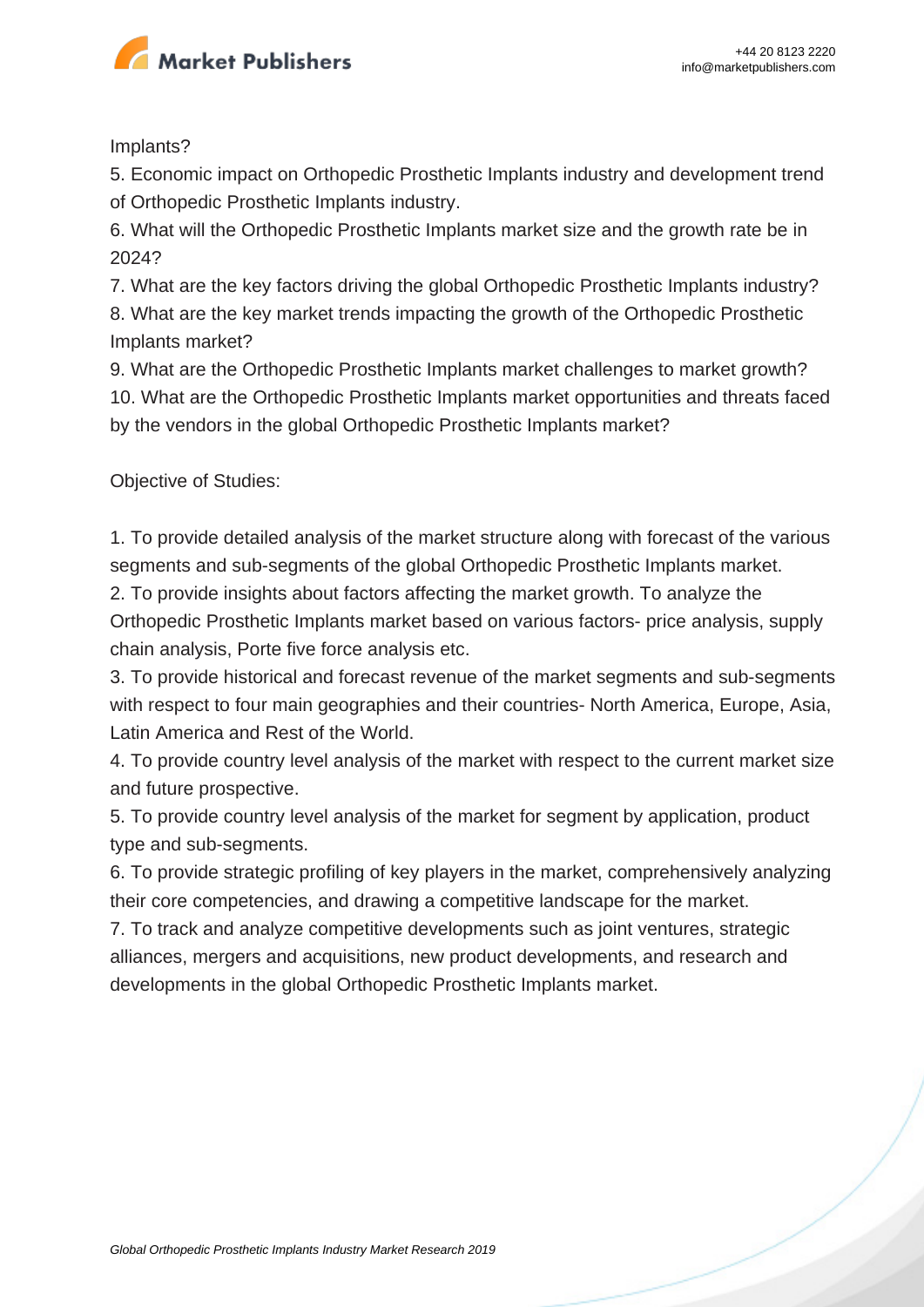

# **Contents**

#### **1 INDUSTRY OVERVIEW OF ORTHOPEDIC PROSTHETIC IMPLANTS**

- 1.1 Brief Introduction of Orthopedic Prosthetic Implants
- 1.1.1 Definition of Orthopedic Prosthetic Implants
- 1.1.2 Development of Orthopedic Prosthetic Implants Industry
- 1.2 Classification of Orthopedic Prosthetic Implants
- 1.3 Status of Orthopedic Prosthetic Implants Industry
- 1.3.1 Industry Overview of Orthopedic Prosthetic Implants
- 1.3.2 Global Major Regions Status of Orthopedic Prosthetic Implants

#### **2 INDUSTRY CHAIN ANALYSIS OF ORTHOPEDIC PROSTHETIC IMPLANTS**

- 2.1 Supply Chain Relationship Analysis of Orthopedic Prosthetic Implants
- 2.2 Upstream Major Raw Materials and Price Analysis of Orthopedic Prosthetic Implants
- 2.3 Downstream Applications of Orthopedic Prosthetic Implants

#### **3 MANUFACTURING TECHNOLOGY OF ORTHOPEDIC PROSTHETIC IMPLANTS**

- 3.1 Development of Orthopedic Prosthetic Implants Manufacturing Technology
- 3.2 Manufacturing Process Analysis of Orthopedic Prosthetic Implants
- 3.3 Trends of Orthopedic Prosthetic Implants Manufacturing Technology

#### **4 MAJOR MANUFACTURERS ANALYSIS OF ORTHOPEDIC PROSTHETIC IMPLANTS**

- 4.1 Company
	- 4.1.1 Company Profile
	- 4.1.2 Product Picture and Specifications
	- 4.1.3 Capacity, Production, Price, Cost, Gross and Revenue
	- 4.1.4 Contact Information
- 4.2 Company
	- 4.2.1 Company Profile
	- 4.2.2 Product Picture and Specifications
	- 4.2.3 Capacity, Production, Price, Cost, Gross and Revenue
- 4.2.4 Contact Information
- 4.3 Company
	- 4.3.1 Company Profile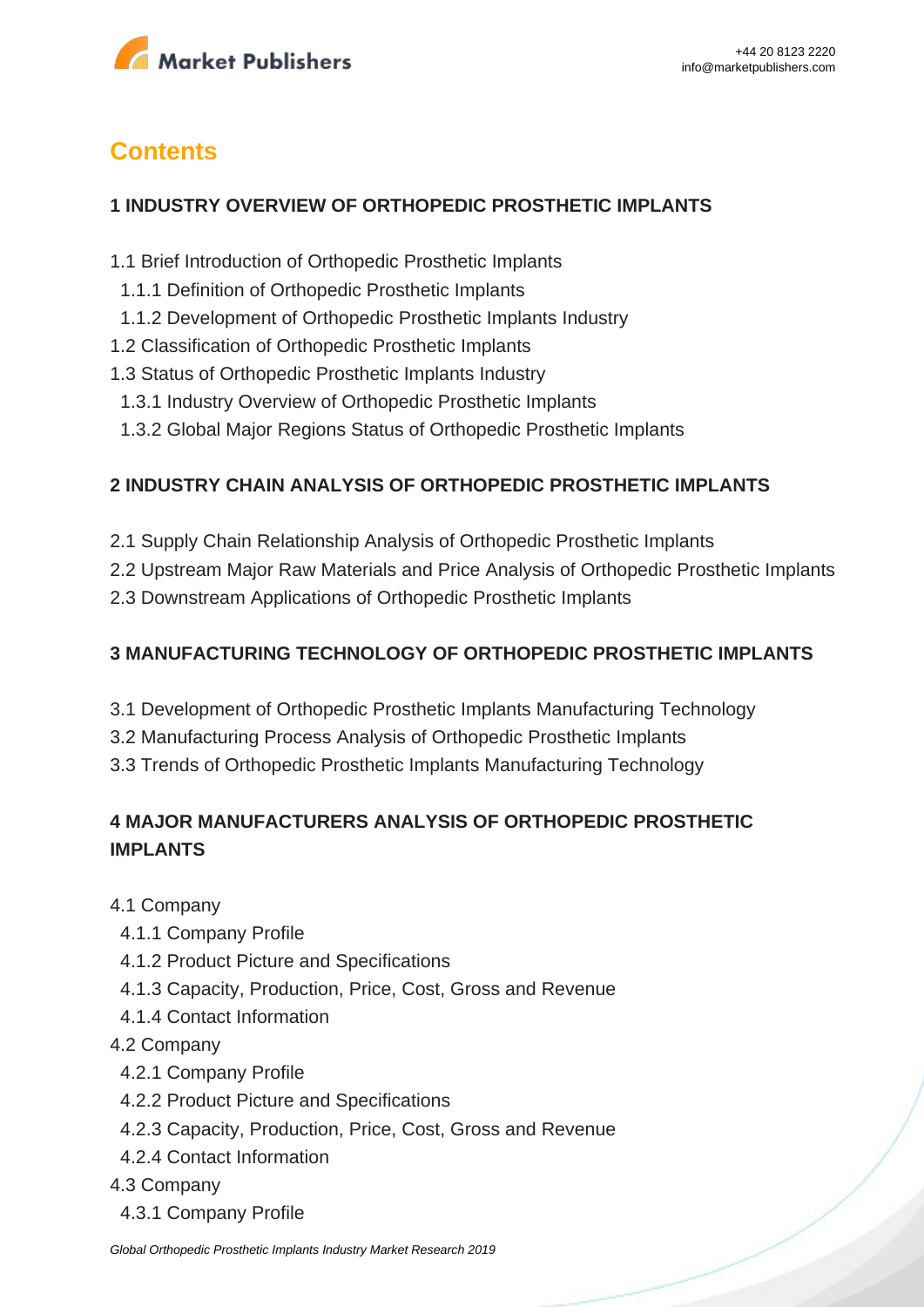

- 4.3.2 Product Picture and Specifications
- 4.3.3 Capacity, Production, Price, Cost, Gross and Revenue
- 4.3.4 Contact Information
- 4.4 Company
	- 4.4.1 Company Profile
	- 4.4.2 Product Picture and Specifications
	- 4.4.3 Capacity, Production, Price, Cost, Gross and Revenue
	- 4.4.4 Contact Information
- 4.5 Company
- 4.5.1 Company Profile
- 4.5.2 Product Picture and Specifications
- 4.5.3 Capacity, Production, Price, Cost, Gross and Revenue
- 4.5.4 Contact Information
- 4.6 Company
	- 4.6.1 Company Profile
	- 4.6.2 Product Picture and Specifications
	- 4.6.3 Capacity, Production, Price, Cost, Gross and Revenue
- 4.6.4 Contact Information
- 4.7 Company
	- 4.7.1 Company Profile
	- 4.7.2 Product Picture and Specifications
	- 4.7.3 Capacity, Production, Price, Cost, Gross and Revenue
- 4.7.4 Contact Information
- 4.8 Company
	- 4.8.1 Company Profile
	- 4.8.2 Product Picture and Specifications
	- 4.8.3 Capacity, Production, Price, Cost, Gross and Revenue
- 4.8.4 Contact Information
- 4.9 Company
- 4.9.1 Company Profile
- 4.9.2 Product Picture and Specifications
- 4.9.3 Capacity, Production, Price, Cost, Gross and Revenue
- 4.9.4 Contact Information
- 4.10 Company ten
	- 4.10.1 Company Profile
	- 4.10.2 Product Picture and Specifications
	- 4.10.3 Capacity, Production, Price, Cost, Gross and Revenue
	- 4.10.4 Contact Information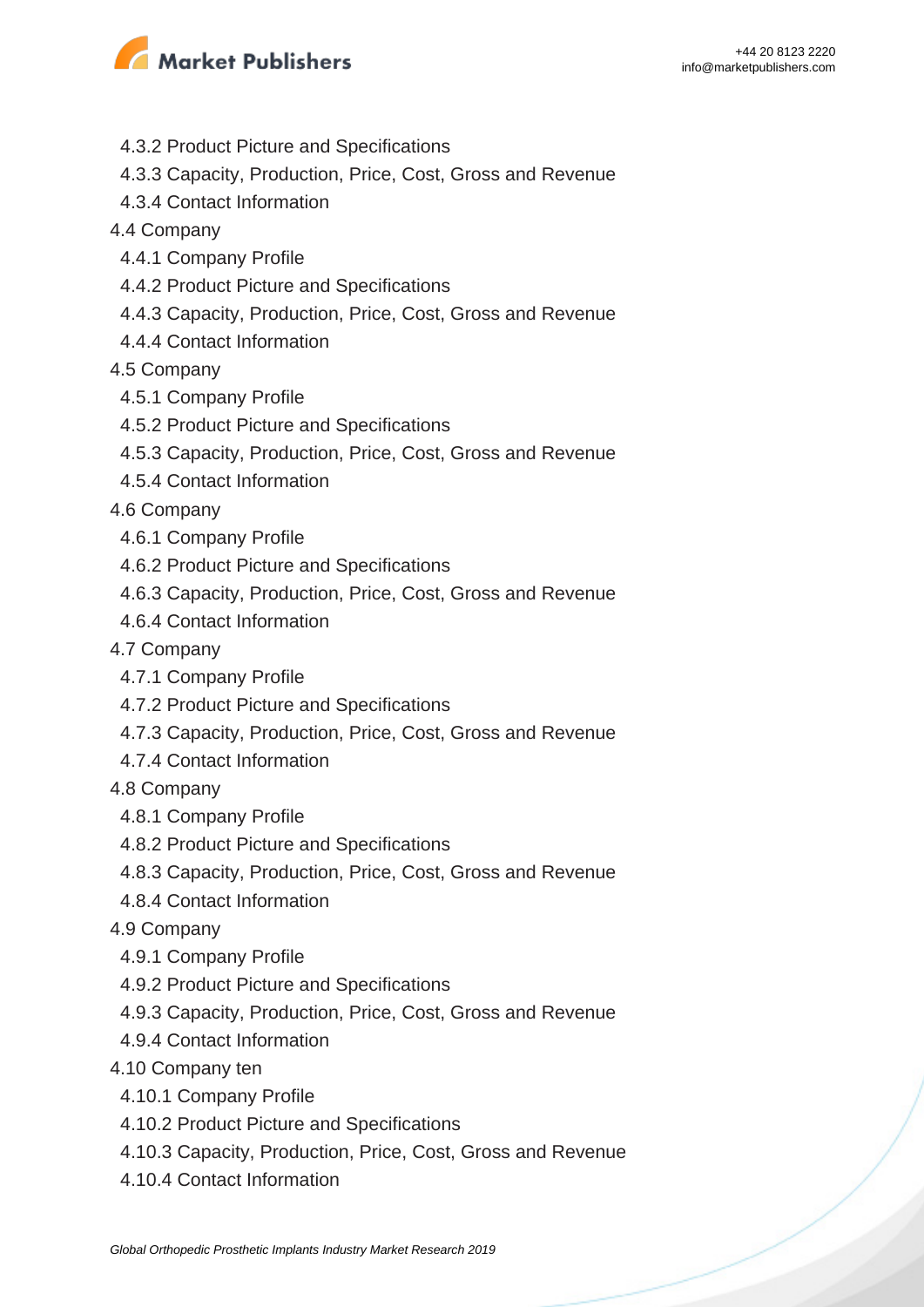

## **5 GLOBAL PRODUCTIONS, REVENUE AND PRICE ANALYSIS OF ORTHOPEDIC PROSTHETIC IMPLANTS BY REGIONS, MANUFACTURERS, TYPES AND APPLICATIONS**

5.1 Global Production, Revenue of Orthopedic Prosthetic Implants by Regions 2014-2019

5.2 Global Production, Revenue of Orthopedic Prosthetic Implants by Manufacturers 2014-2019

5.3 Global Production, Revenue of Orthopedic Prosthetic Implants by Types 2014-2019 5.4 Global Production, Revenue of Orthopedic Prosthetic Implants by Applications 2014-2019

5.5 Price Analysis of Global Orthopedic Prosthetic Implants by Regions, Manufacturers, Types and Applications in 2014-2019

## **6 GLOBAL AND MAJOR REGIONS CAPACITY, PRODUCTION, REVENUE AND GROWTH RATE OF ORTHOPEDIC PROSTHETIC IMPLANTS 2014-2019**

6.1 Global Capacity, Production, Price, Cost, Revenue, of Orthopedic Prosthetic Implants 2014-2019

6.2 Asia Pacific Capacity, Production, Price, Cost, Revenue, of Orthopedic Prosthetic Implants 2014-2019

6.3 Europe Capacity, Production, Price, Cost, Revenue, of Orthopedic Prosthetic Implants 2014-2019

6.4 Middle East & Africa Capacity, Production, Price, Cost, Revenue, of Orthopedic Prosthetic Implants 2014-2019

6.5 North America Capacity, Production, Price, Cost, Revenue, of Orthopedic Prosthetic Implants 2014-2019

6.6 Latin America Capacity, Production, Price, Cost, Revenue, of Orthopedic Prosthetic Implants 2014-2019

# **7 CONSUMPTION VOLUMES, CONSUMPTION VALUE, IMPORT, EXPORT AND SALE PRICE ANALYSIS OF ORTHOPEDIC PROSTHETIC IMPLANTS BY REGIONS**

7.1 Global Consumption Volume and Consumption Value of Orthopedic Prosthetic Implants by Regions 2014-2019

7.2 Global Consumption Volume, Consumption Value and Growth Rate of Orthopedic Prosthetic Implants 2014-2019

7.3 Asia Pacific Consumption Volume, Consumption Value, Import, Export and Growth Rate of Orthopedic Prosthetic Implants 2014-2019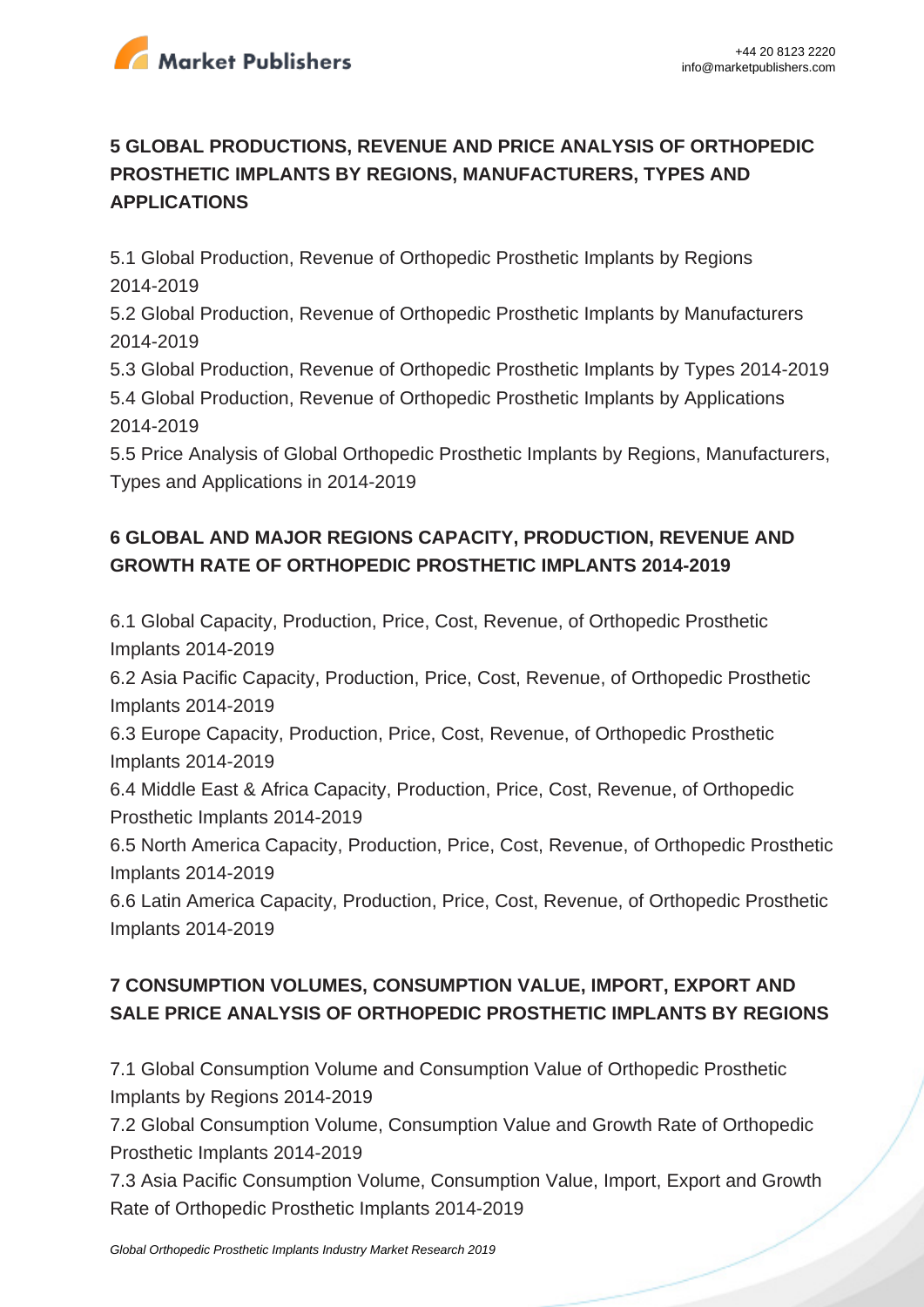

7.4 Europe Consumption Volume, Consumption Value, Import, Export and Growth Rate of Orthopedic Prosthetic Implants 2014-2019

7.5 Middle East & Africa Consumption Volume, Consumption Value, Import, Export and Growth Rate of Orthopedic Prosthetic Implants 2014-2019

7.6 North America Consumption Volume, Consumption Value, Import, Export and Growth Rate of Orthopedic Prosthetic Implants 2014-2019

7.7 Latin America Consumption Volume, Consumption Value, Import, Export and Growth Rate of Orthopedic Prosthetic Implants 2014-2019

7.8 Sale Price Analysis of Global Orthopedic Prosthetic Implants by Regions 2014-2019

## **8 GROSS AND GROSS MARGIN ANALYSIS OF ORTHOPEDIC PROSTHETIC IMPLANTS**

8.1 Global Gross and Gross Margin of Orthopedic Prosthetic Implants by Regions 2014-2019

8.2 Global Gross and Gross Margin of Orthopedic Prosthetic Implants by Manufacturers 2014-2019

8.3 Global Gross and Gross Margin of Orthopedic Prosthetic Implants by Types 2014-2019

8.4 Global Gross and Gross Margin of Orthopedic Prosthetic Implants by Applications 2014-2019

## **9 MARKETING TRADERS OR DISTRIBUTOR ANALYSIS OF ORTHOPEDIC PROSTHETIC IMPLANTS**

- 9.1 Marketing Channels Status of Orthopedic Prosthetic Implants
- 9.2 Marketing Channels Characteristic of Orthopedic Prosthetic Implants
- 9.3 Marketing Channels Development Trend of Orthopedic Prosthetic Implants

#### **10 GLOBAL AND CHINESE ECONOMIC IMPACTS ON ORTHOPEDIC PROSTHETIC IMPLANTS INDUSTRY**

- 10.1 Global and Chinese Macroeconomic Environment Analysis
	- 10.1.1 Global Macroeconomic Analysis and Outlook
- 10.1.2 Chinese Macroeconomic Analysis and Outlook
- 10.2 Effects to Orthopedic Prosthetic Implants Industry

#### **11 DEVELOPMENT TREND ANALYSIS OF ORTHOPEDIC PROSTHETIC IMPLANTS**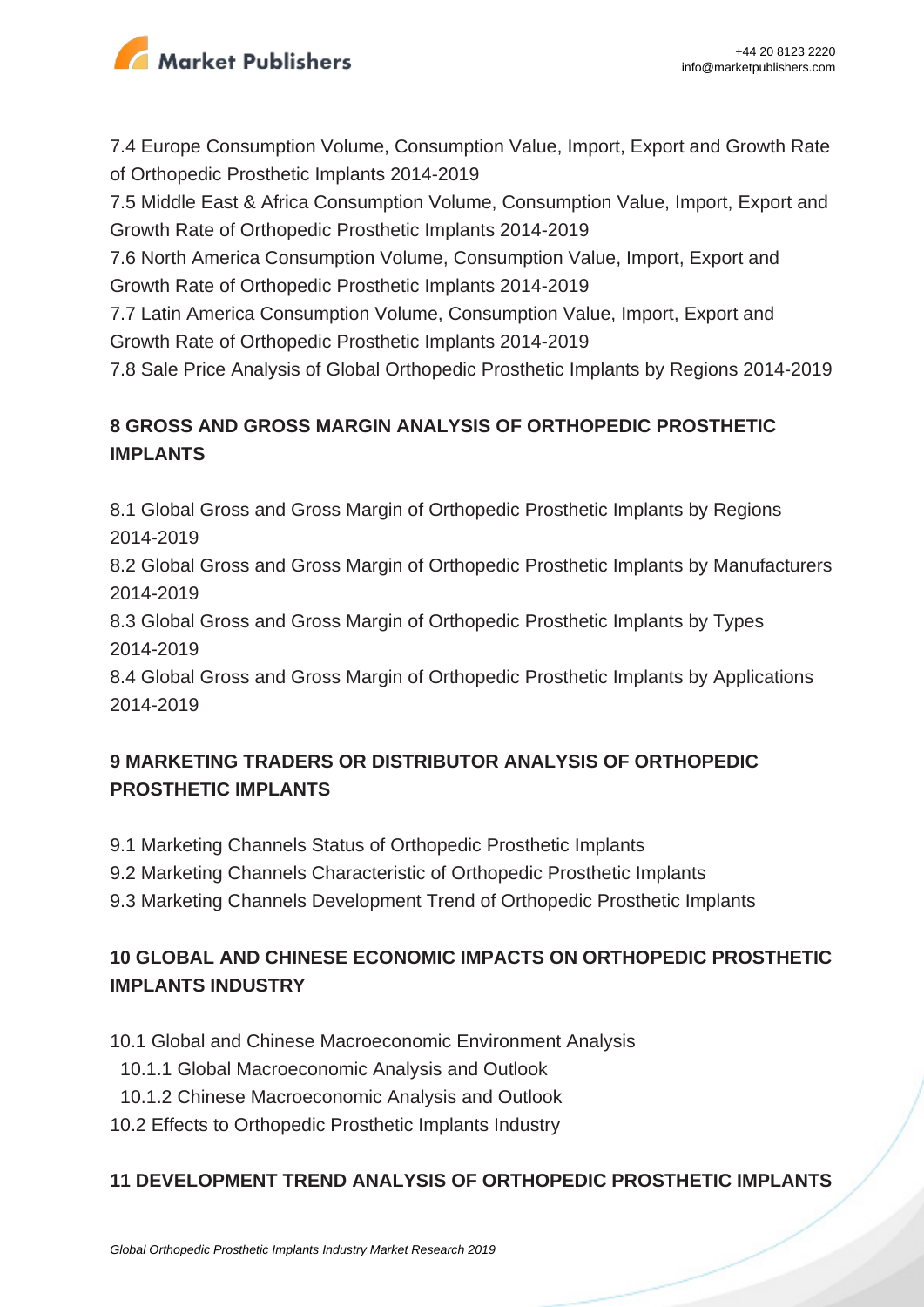

11.1 Capacity, Production and Revenue Forecast of Orthopedic Prosthetic Implants by Regions, Types and Applications

 11.1.1 Global Capacity, Production and Revenue of Orthopedic Prosthetic Implants by Regions 2019-2024

 11.1.2 Global and Major Regions Capacity, Production, Revenue and Growth Rate of Orthopedic Prosthetic Implants 2019-2024

 11.1.3 Global Capacity, Production and Revenue of Orthopedic Prosthetic Implants by Types 2019-2024

11.2 Consumption Volume and Consumption Value Forecast of Orthopedic Prosthetic Implants by Regions

 11.2.1 Global Consumption Volume and Consumption Value of Orthopedic Prosthetic Implants by Regions 2019-2024

 11.2.2 Global and Major Regions Consumption Volume, Consumption Value and Growth Rate of Orthopedic Prosthetic Implants 2019-2024

11.3 Supply, Import, Export and Consumption Forecast of Orthopedic Prosthetic Implants

11.3.1 Supply, Consumption and Gap of Orthopedic Prosthetic Implants 2019-2024

 11.3.2 Global Capacity, Production, Price, Cost, Revenue, Supply, Import, Export and Consumption of Orthopedic Prosthetic Implants 2019-2024

 11.3.3 North America Capacity, Production, Price, Cost, Revenue, Supply, Import, Export and Consumption of Orthopedic Prosthetic Implants 2019-2024

 11.3.4 Europe Capacity, Production, Price, Cost, Revenue, Supply, Import, Export and Consumption of Orthopedic Prosthetic Implants 2019-2024

 11.3.5 Asia Pacific Capacity, Production, Price, Cost, Revenue, Supply, Import, Export and Consumption of Orthopedic Prosthetic Implants 2019-2024

 11.3.6 Middle East & Africa Capacity, Production, Price, Cost, Revenue, Supply, Import, Export and Consumption of Orthopedic Prosthetic Implants 2019-2024

 11.3.7 Latin America Capacity, Production, Price, Cost, Revenue, Supply, Import, Export and Consumption of Orthopedic Prosthetic Implants 2019-2024

#### **12 CONTACT INFORMATION OF ORTHOPEDIC PROSTHETIC IMPLANTS**

12.1 Upstream Major Raw Materials and Equipment Suppliers Analysis of Orthopedic Prosthetic Implants

 12.1.1 Major Raw Materials Suppliers with Contact Information Analysis of Orthopedic Prosthetic Implants

 12.1.2 Major Equipment Suppliers with Contact Information Analysis of Orthopedic Prosthetic Implants

12.2 Downstream Major Consumers Analysis of Orthopedic Prosthetic Implants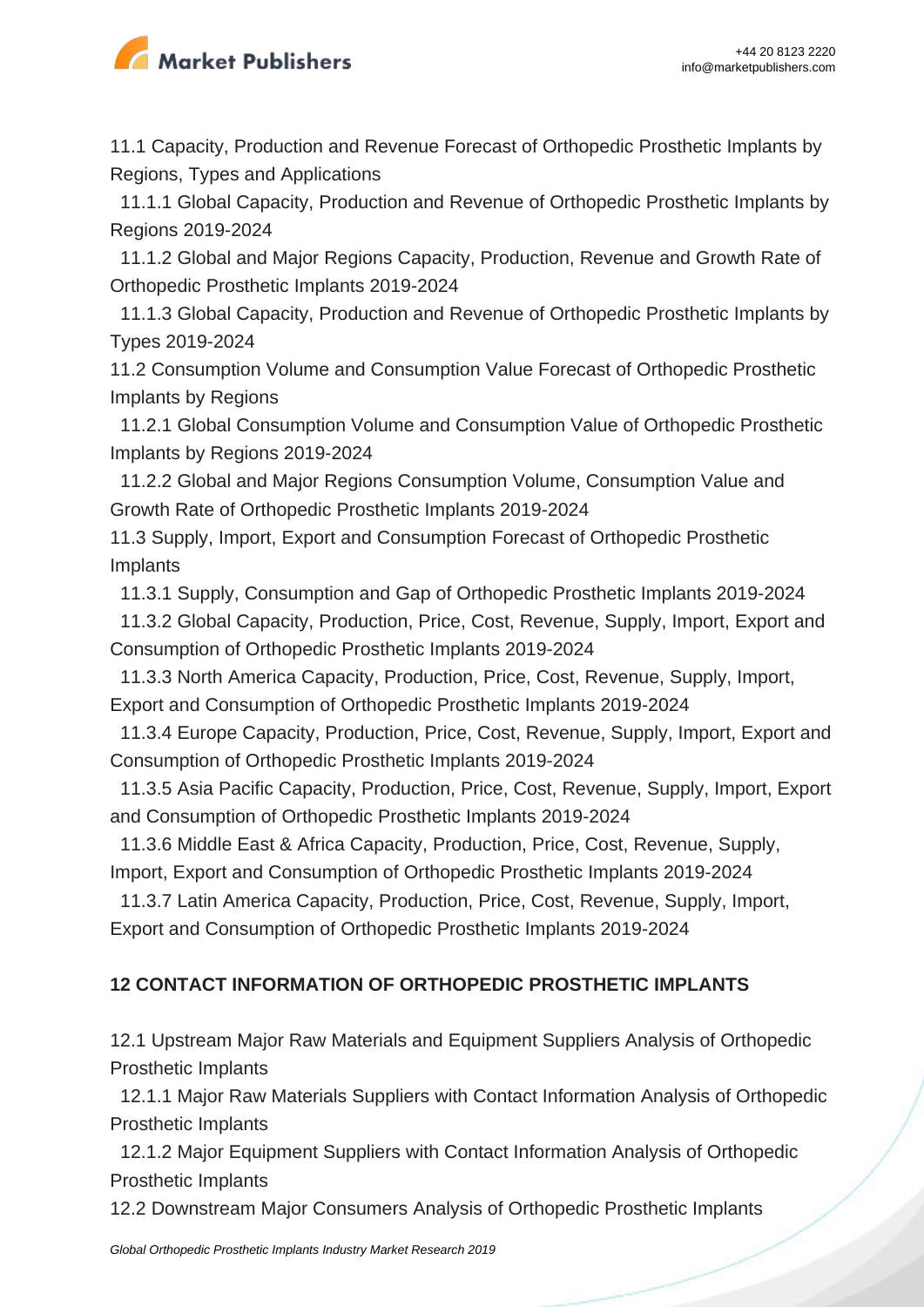

12.3 Major Suppliers of Orthopedic Prosthetic Implants with Contact Information 12.4 Supply Chain Relationship Analysis of Orthopedic Prosthetic Implants

#### **13 NEW PROJECT INVESTMENT FEASIBILITY ANALYSIS OF ORTHOPEDIC PROSTHETIC IMPLANTS**

- 13.1 New Project SWOT Analysis of Orthopedic Prosthetic Implants
- 13.2 New Project Investment Feasibility Analysis of Orthopedic Prosthetic Implants
	- 13.2.1 Project Name
	- 13.2.2 Investment Budget
	- 13.2.3 Project Product Solutions
	- 13.2.4 Project Schedule

#### **14 CONCLUSION OF THE GLOBAL ORTHOPEDIC PROSTHETIC IMPLANTS INDUSTRY 2019 MARKET RESEARCH REPORT**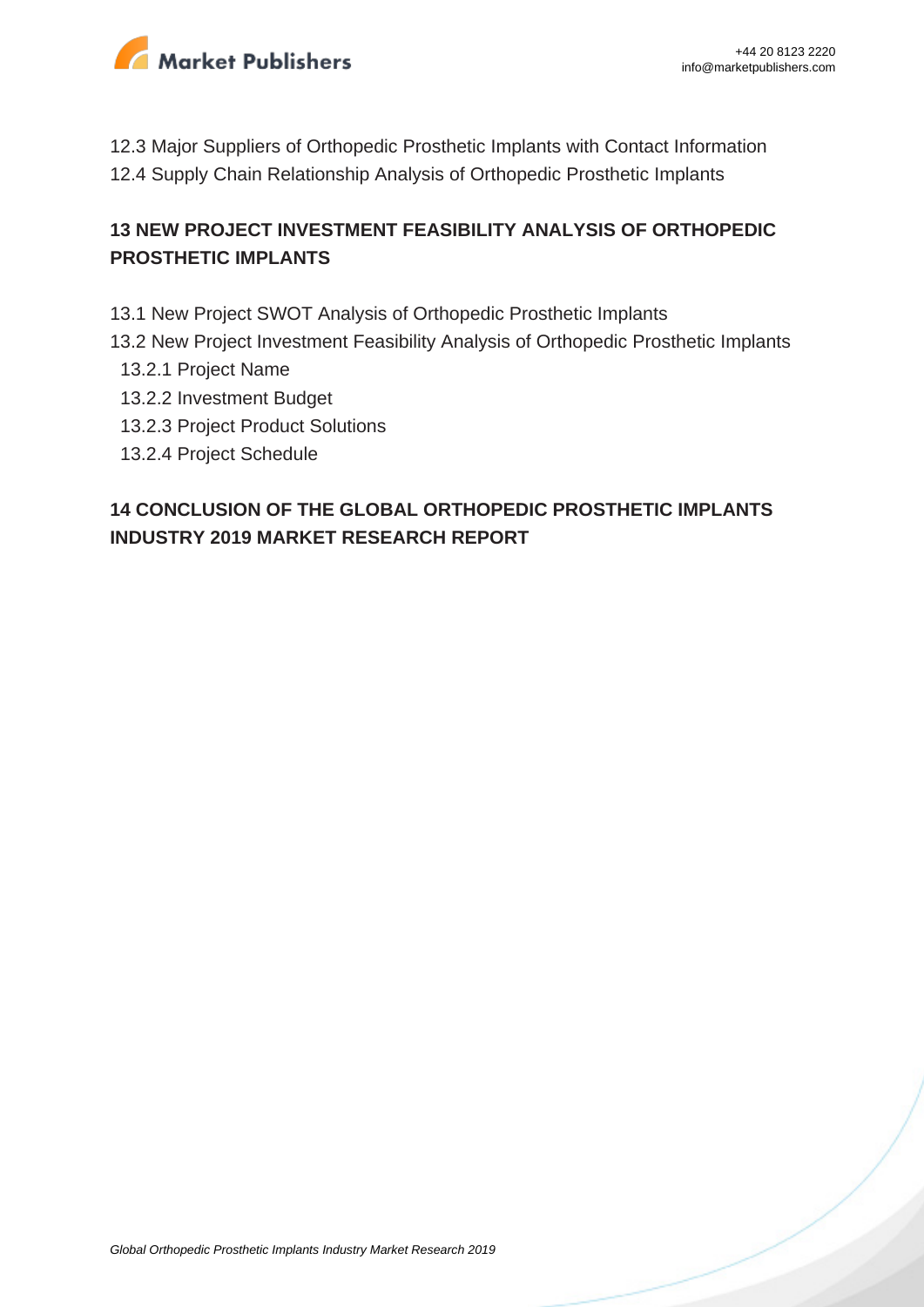

# **List Of Tables**

#### **LIST OF TABLES**

Table Classification of Orthopedic Prosthetic Implants

Table Major Manufacturers

Table Major Manufacturers

Table Major Manufacturers

Table Global Orthopedic Prosthetic Implants Major Manufacturers

Table Global Major Regions Orthopedic Prosthetic Implants Development Status in 2018

Table Raw Material Suppliers and Price Analysis

Table Applications of Orthopedic Prosthetic Implants

Table Major Consumers

Table Major Consumers

Table Major Consumers

Table Company 1 Information List

Table Orthopedic Prosthetic Implants Capacity (Unit), Production (Unit), Price

(USD/Unit), Cost (USD/Unit), Gross (USD/Unit), Revenue (M USD) and Gross Margin of

Company 1 2014-2019

Table Company 2 Information List

Table Orthopedic Prosthetic Implants Capacity (Unit), Production (Unit), Price

(USD/Unit), Cost (USD/Unit), Gross (USD/Unit), Revenue (M USD) and Gross Margin of Company 2 2014-2019

Table Company 3 Information List

Table Orthopedic Prosthetic Implants Capacity (Unit), Production (Unit), Price

(USD/Unit), Cost (USD/Unit), Gross (USD/Unit), Revenue (M USD) and Gross Margin of

Company 3 2014-2019

Table Company 4 Information List

Table Orthopedic Prosthetic Implants Capacity (Unit), Production (Unit), Price

(USD/Unit), Cost (USD/Unit), Gross (USD/Unit), Revenue (M USD) and Gross Margin of Company 4 2014-2019

Table Company 5 Information List

Table Orthopedic Prosthetic Implants Capacity (Unit), Production (Unit), Price

(USD/Unit), Cost (USD/Unit), Gross (USD/Unit), Revenue (M USD) and Gross Margin of Company 5 2014-2019

Table Company 6 Information List

Table Orthopedic Prosthetic Implants Capacity (Unit), Production (Unit), Price (USD/Unit), Cost (USD/Unit), Gross (USD/Unit), Revenue (M USD) and Gross Margin of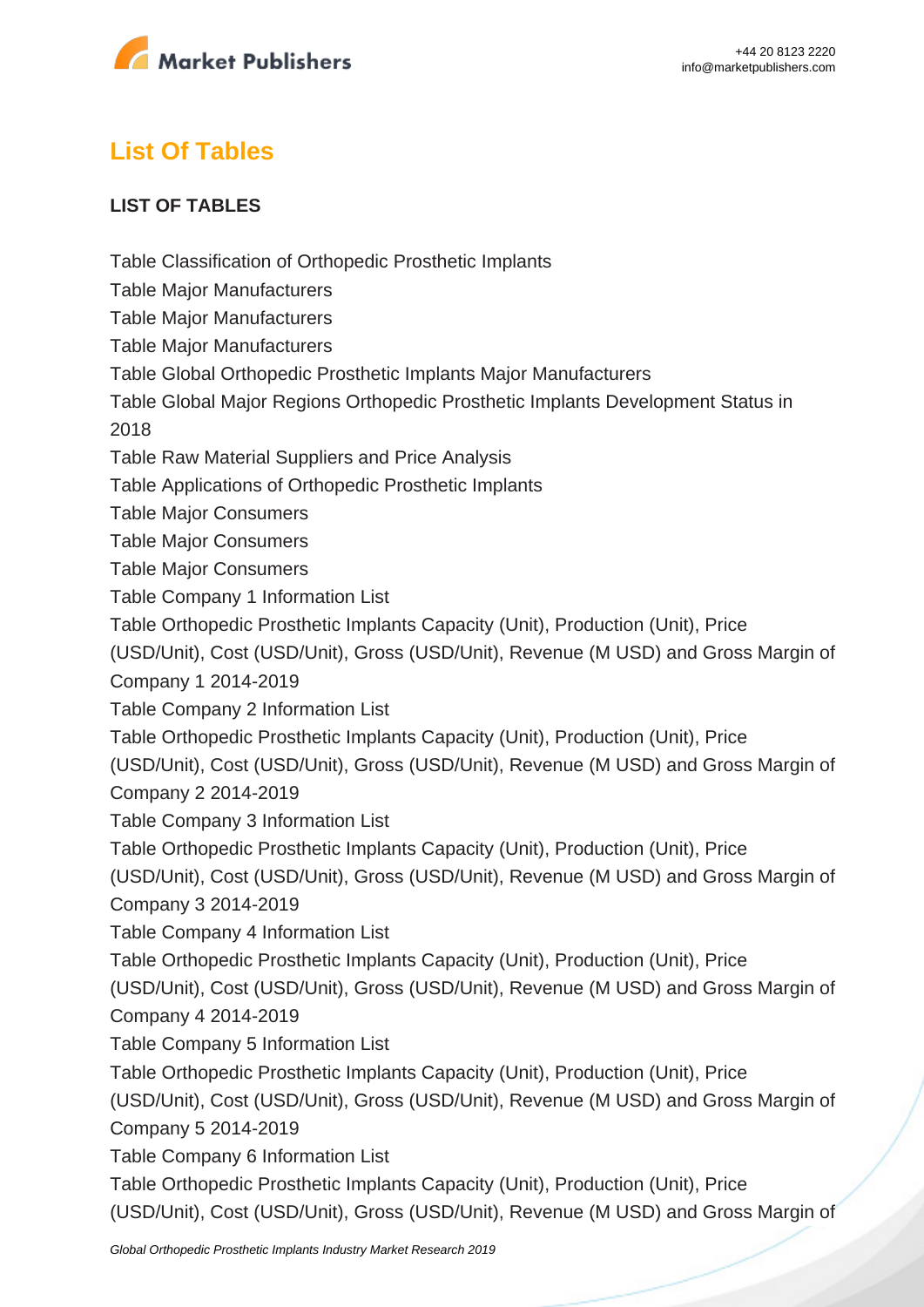

Company 6 2014-2019 Table Company 7 Information List Table Orthopedic Prosthetic Implants Capacity (Unit), Production (Unit), Price (USD/Unit), Cost (USD/Unit), Gross (USD/Unit), Revenue (M USD) and Gross Margin of Company 7 2014-2019 Table Company 8 Information List Table Orthopedic Prosthetic Implants Capacity (Unit), Production (Unit), Price (USD/Unit), Cost (USD/Unit), Gross (USD/Unit), Revenue (M USD) and Gross Margin of Company 8 2014-2019 Table Company 9 Information List Table Orthopedic Prosthetic Implants Capacity (Unit), Production (Unit), Price (USD/Unit), Cost (USD/Unit), Gross (USD/Unit), Revenue (M USD) and Gross Margin of Company 9 2014-2019 Table Company ten Information List Table Orthopedic Prosthetic Implants Capacity (Unit), Production (Unit), Price (USD/Unit), Cost (USD/Unit), Gross (USD/Unit), Revenue (M USD) and Gross Margin of Company ten 2014-2019 Table Global Production (Unit) of Orthopedic Prosthetic Implants by Regions 2014-2019 Table Global Revenue (M USD) of Orthopedic Prosthetic Implants by Regions 2014-2019 Table Global Production (Unit) of Orthopedic Prosthetic Implants by Manufacturers 2014-2019 Table Global Revenue (M USD) of Orthopedic Prosthetic Implants by Manufacturers 2014-2019 Table Global Production (Unit) of Orthopedic Prosthetic Implants by Types 2014-2019 Table Global Revenue (M USD) of Orthopedic Prosthetic Implants by Types 2014-2019 Table Global Production (Unit) of Orthopedic Prosthetic Implants by Applications 2014-2019 Table Global Revenue (M USD) of Orthopedic Prosthetic Implants by Applications 2014-2019 Table Price Comparison of Global Orthopedic Prosthetic Implants by Regions in 2014-2019 (USD/Unit) Table Price Comparison of Global Orthopedic Prosthetic Implants by Manufacturers in 2014-2019 (USD/Unit) Table Price Comparison of Global Orthopedic Prosthetic Implants by Types in 2014-2019 (USD/Unit) Table Price Comparison of Global Orthopedic Prosthetic Implants by Applications in 2014-2019 (USD/Unit) Table Global Capacity (Unit), Production (Unit), Price (USD/Unit), Cost (USD/Unit),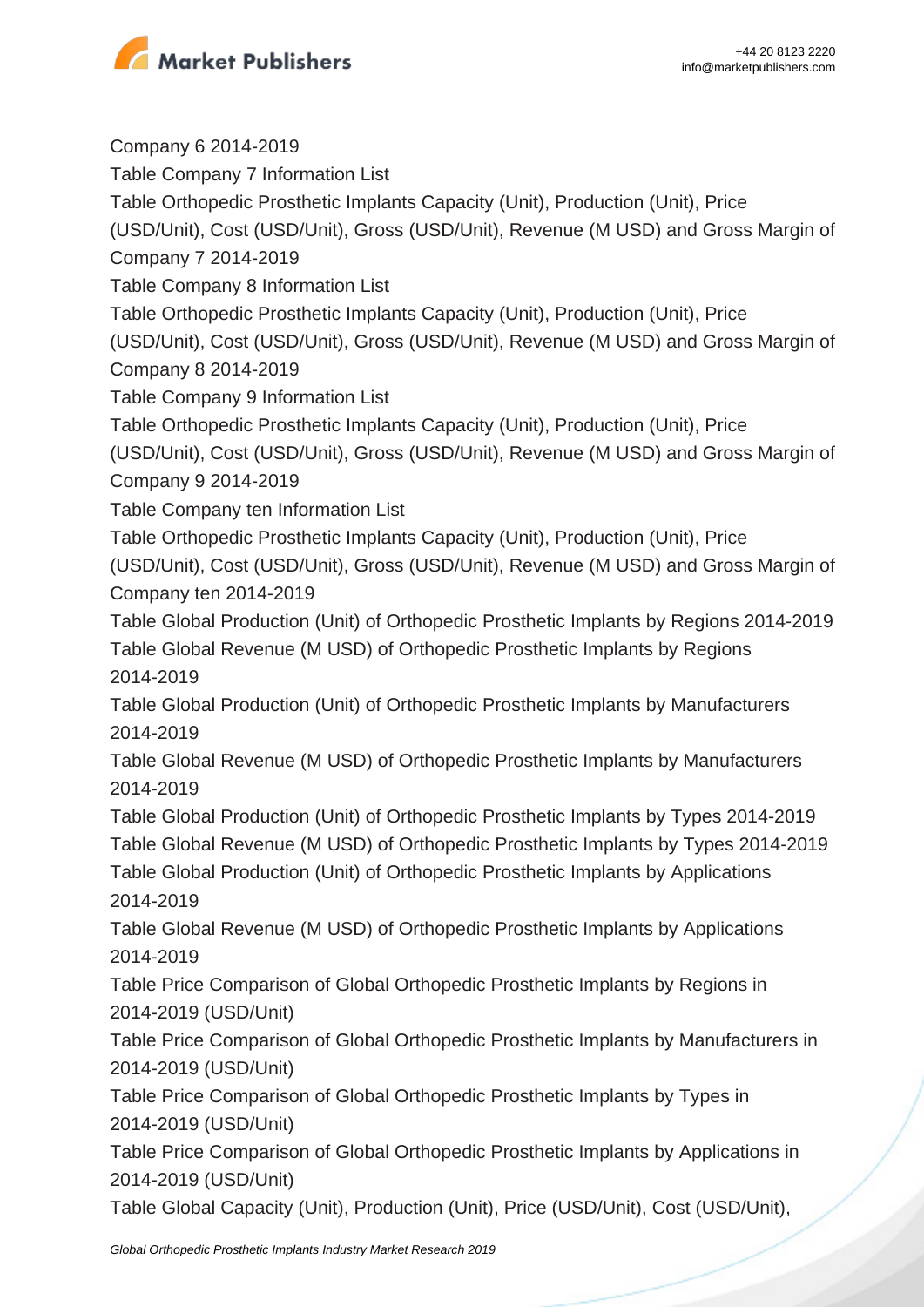

Revenue (M USD) and Gross Margin of Orthopedic Prosthetic Implants 2014-2019 Table Asia Pacific Capacity (Unit), Production (Unit), Price (USD/Unit), Cost (USD/Unit), Revenue (M USD) and Gross Margin of Orthopedic Prosthetic Implants 2014-2019 Table Europe Capacity (Unit), Production (Unit), Price (USD/Unit), Cost (USD/Unit), Revenue (M USD) and Gross Margin of Orthopedic Prosthetic Implants 2014-2019 Table Middle East & Africa Capacity (Unit), Production (Unit), Price (USD/Unit), Cost (USD/Unit), Revenue (M USD) and Gross Margin of Orthopedic Prosthetic Implants 2014-2019

Table North America Capacity (Unit), Production (Unit), Price (USD/Unit), Cost (USD/Unit), Revenue (M USD) and Gross Margin of Orthopedic Prosthetic Implants 2014-2019

Table Latin America Capacity (Unit), Production (Unit), Price (USD/Unit), Cost

(USD/Unit), Revenue (M USD) and Gross Margin of Orthopedic Prosthetic Implants 2014-2019

Table Global Consumption Volume (Unit) of Orthopedic Prosthetic Implants by Regions 2014-2019

Table Global Consumption Value (M USD) of Orthopedic Prosthetic Implants by Regions 2014-2019

Table Global Supply, Consumption and Gap of Orthopedic Prosthetic Implants 2014-2019 (Unit)

Table Asia Pacific Supply, Import, Export and Consumption of Orthopedic Prosthetic Implants 2014-2019 (Unit)

Table Europe Supply, Import, Export and Consumption of Orthopedic Prosthetic Implants 2014-2019 (Unit)

Table Middle East & Africa Supply, Import, Export and Consumption of Orthopedic Prosthetic Implants 2014-2019 (Unit)

Table North America Supply, Import, Export and Consumption of Orthopedic Prosthetic Implants 2014-2019 (Unit)

Table Latin America Supply, Import, Export and Consumption of Orthopedic Prosthetic Implants 2014-2019 (Unit)

Table Sale Price (USD/Unit) of Orthopedic Prosthetic Implants by Regions 2014-2019 Table Market Share of Orthopedic Prosthetic Implants by Different Sale Price Levels Table Global Gross (USD/Unit) of Orthopedic Prosthetic Implants by Regions 2014-2019

Table Global Gross Margin of Orthopedic Prosthetic Implants by Regions 2014-2019 Table Global Gross (USD/Unit) of Orthopedic Prosthetic Implants by Manufacturers 2014-2019

Table Global Gross Margin of Orthopedic Prosthetic Implants by Manufacturers 2014-2019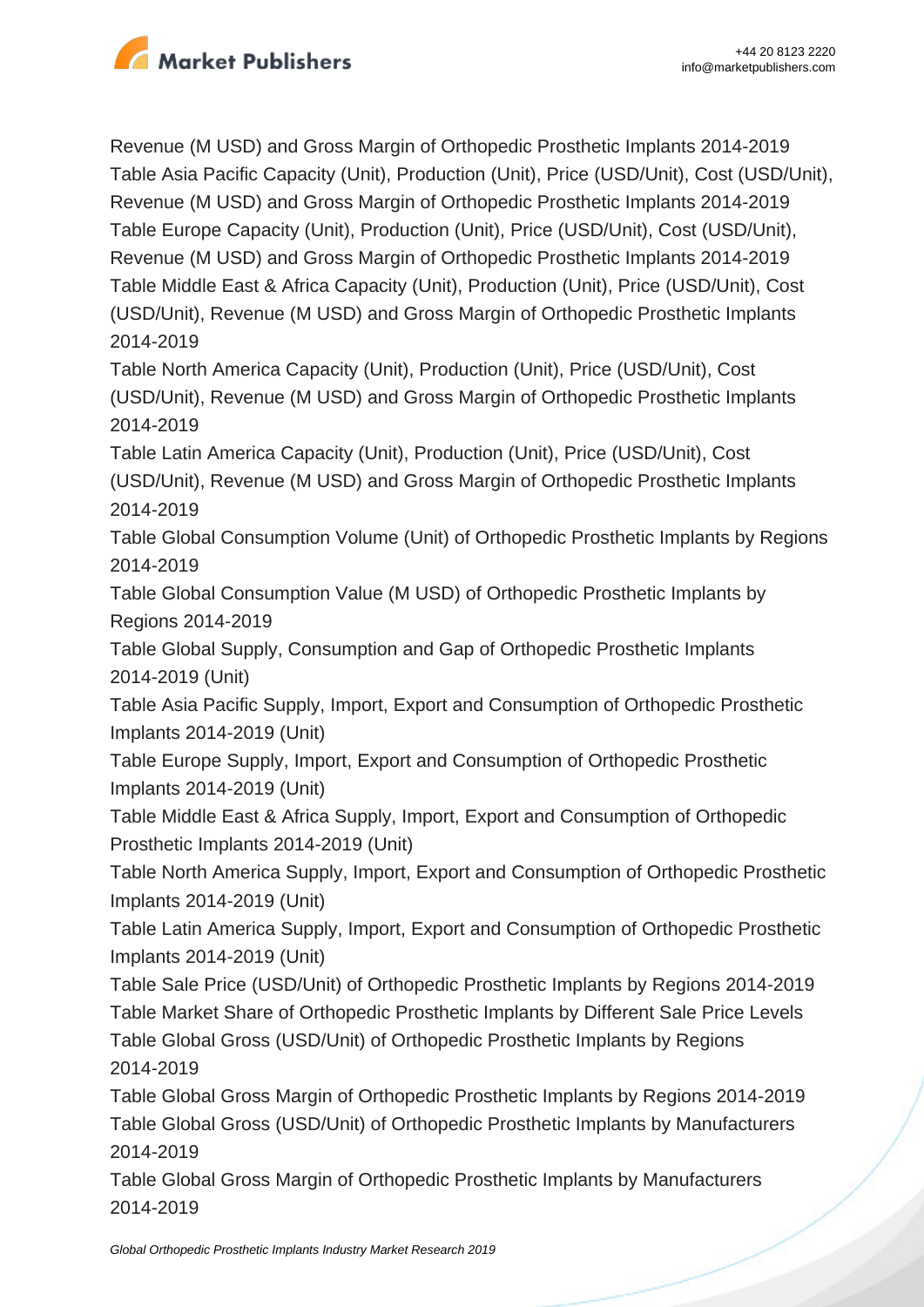

Table Global Gross (USD/Unit) of Orthopedic Prosthetic Implants by Types 2014-2019 Table Global Gross Margin of Orthopedic Prosthetic Implants by Types 2014-2019 Table Global Gross (USD/Unit) of Orthopedic Prosthetic Implants by Applications 2014-2019

Table Global Gross Margin of Orthopedic Prosthetic Implants by Applications 2014-2019

Table Regional Import, Export, and Trade of Orthopedic Prosthetic Implants (Unit) Table Flow of International Trade in 2018

Table Macroeconomic Growth of World Output, 2014-2019

Table Annual Growth Rate of GDP and CPI (%)

Table Global Capacity (Unit) of Orthopedic Prosthetic Implants by Regions 2019-2024 Table Global Production (Unit) of Orthopedic Prosthetic Implants by Regions 2019-2024 Table Global Revenue (M USD) of Orthopedic Prosthetic Implants by Regions 2019-2024

Table Global Capacity (Unit) of Orthopedic Prosthetic Implants by Types 2019-2024 Table Global Production (Unit) of Orthopedic Prosthetic Implants by Types 2019-2024 Table Global Revenue (M USD) of Orthopedic Prosthetic Implants by Types 2019-2024 Table Global Consumption Volume (Unit) of Orthopedic Prosthetic Implants by Regions

2019-2024

Table Global Consumption Value (M USD) of Orthopedic Prosthetic Implants by Regions 2019-2024

Table Global Supply, Consumption and Gap of Orthopedic Prosthetic Implants 2019-2024 (Unit)

Table North America Supply, Consumption and Gap of Orthopedic Prosthetic Implants 2019-2024 (Unit)

Table Europe Supply, Consumption and Gap of Orthopedic Prosthetic Implants 2019-2024 (Unit)

Table Asia Pacific Supply, Consumption and Gap of Orthopedic Prosthetic Implants 2019-2024 (Unit)

Table Middle East & Africa Supply, Consumption and Gap of Orthopedic Prosthetic Implants 2019-2024 (Unit)

Table Latin America Supply, Consumption and Gap of Orthopedic Prosthetic Implants 2019-2024 (Unit)

Table Global Capacity (Unit), Production (Unit), Price (USD/Unit), Cost (USD/Unit), Revenue (M USD) and Gross Margin of Orthopedic Prosthetic Implants 2019-2024 Table North America Capacity (Unit), Production (Unit), Price (USD/Unit), Cost (USD/Unit), Revenue (M USD) and Gross Margin of Orthopedic Prosthetic Implants 2019-2024

Table North America Supply, Import, Export and Consumption of Orthopedic Prosthetic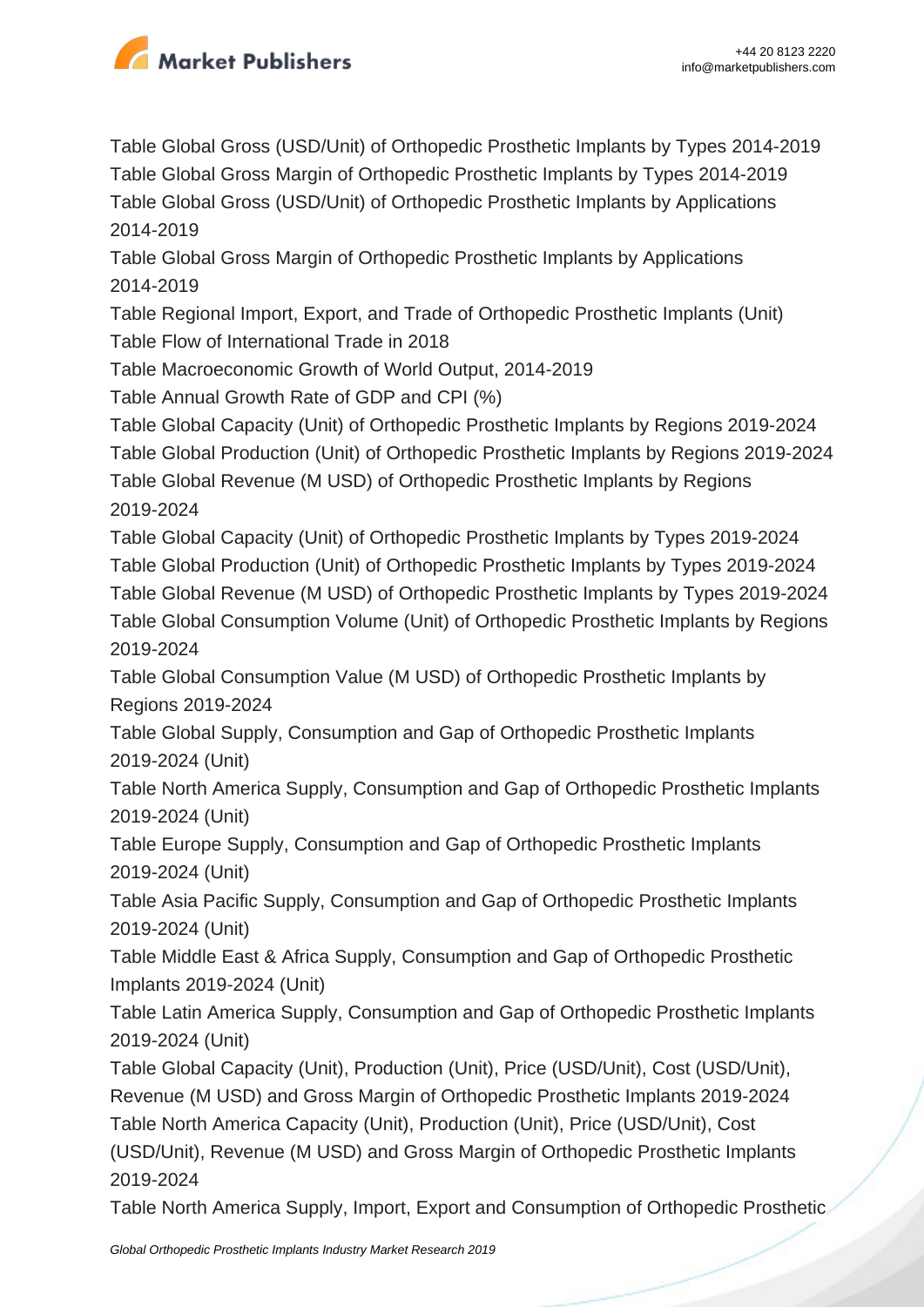

Implants 2019-2024 (Unit)

Table Europe Capacity (Unit), Production (Unit), Price (USD/Unit), Cost (USD/Unit), Revenue (M USD) and Gross Margin of Orthopedic Prosthetic Implants 2019-2024 Table Europe Supply, Import, Export and Consumption of Orthopedic Prosthetic Implants 2019-2024 (Unit)

Table Asia Pacific Capacity (Unit), Production (Unit), Price (USD/Unit), Cost (USD/Unit), Revenue (M USD) and Gross Margin of Orthopedic Prosthetic Implants 2019-2024 Table Asia Pacific Supply, Import, Export and Consumption of Orthopedic Prosthetic Implants 2019-2024 (Unit)

Table Middle East & Africa Capacity (Unit), Production (Unit), Price (USD/Unit), Cost (USD/Unit), Revenue (M USD) and Gross Margin of Orthopedic Prosthetic Implants 2019-2024

Table Middle East & Africa Supply, Import, Export and Consumption of Orthopedic Prosthetic Implants 2019-2024 (Unit)

Table Latin America Capacity (Unit), Production (Unit), Price (USD/Unit), Cost (USD/Unit), Revenue (M USD) and Gross Margin of Orthopedic Prosthetic Implants 2019-2024

Table Latin America Supply, Import, Export and Consumption of Orthopedic Prosthetic Implants 2019-2024 (Unit)

Table Major Raw Materials Suppliers with Contact Information of Orthopedic Prosthetic Implants

Table Major Equipment Suppliers with Contact Information of Orthopedic Prosthetic Implants

Table Major Consumers with Contact Information of Orthopedic Prosthetic Implants

Table Major Suppliers of Orthopedic Prosthetic Implants with Contact Information

Table New Project SWOT Analysis of Orthopedic Prosthetic Implants

Table Project Appraisal and Financing

Table New Project Construction Period

Table New Project Investment Feasibility Analysis of Orthopedic Prosthetic Implants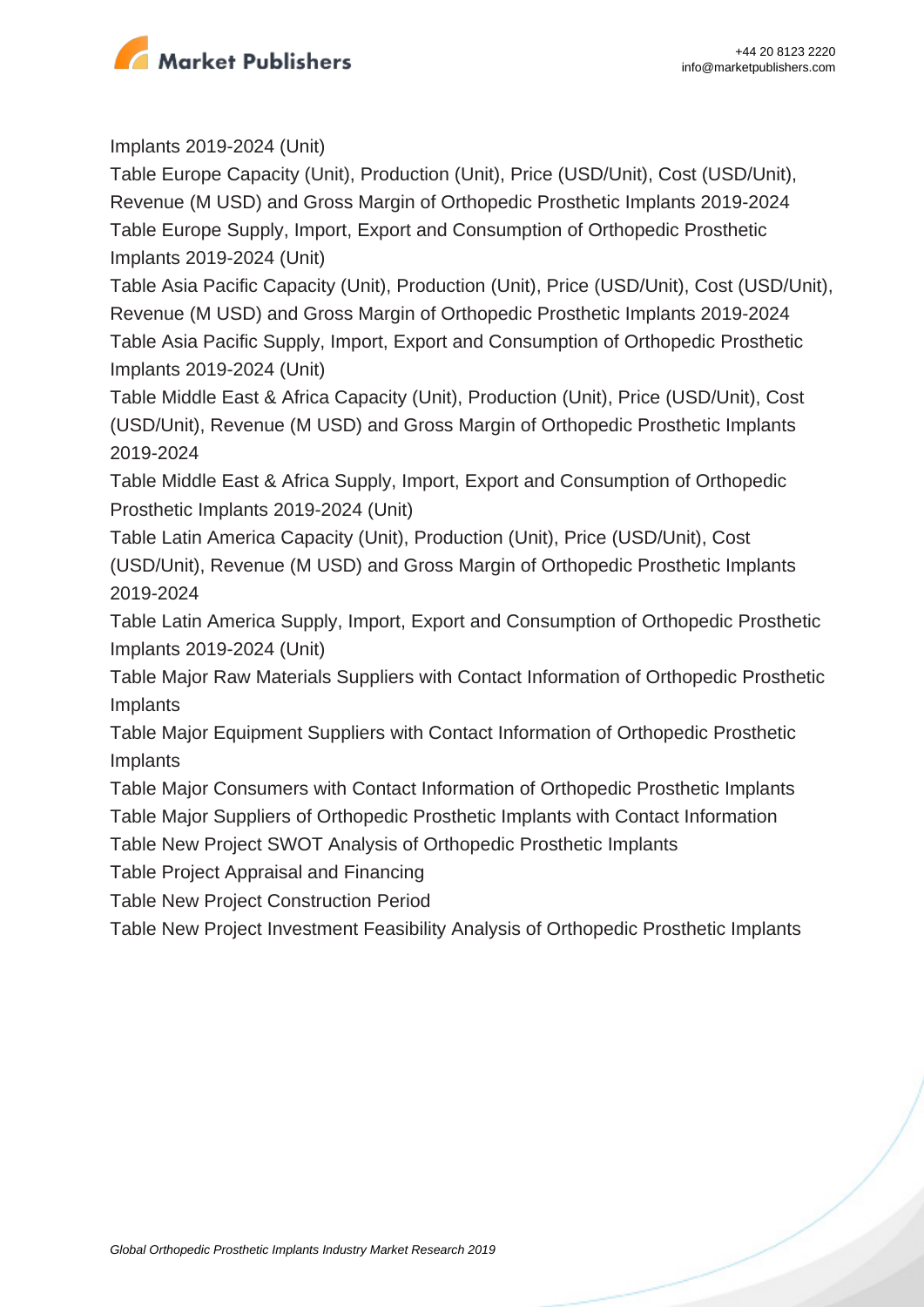

# **List Of Figures**

#### **LIST OF FIGURES**

Figure Picture of Orthopedic Prosthetic Implants

Figure Global Production Market Share of Orthopedic Prosthetic Implants by Types in 2018

Figure Picture

Figure Picture

Figure Picture

Figure Supply Chain Relationship Analysis of Orthopedic Prosthetic Implants

Figure Global Consumption Volume Market Share of Orthopedic Prosthetic Implants by Applications in 2018

Figure Examples

Figure Examples

Figure Examples

Figure Orthopedic Prosthetic Implants Picture and Specifications of Company

Figure Orthopedic Prosthetic Implants Capacity (Unit), Production (Unit) and Growth Rate of Company 1 2014-2019

Figure Orthopedic Prosthetic Implants Production (Unit) and Global Market Share of Company 1 2014-2019

Figure Orthopedic Prosthetic Implants Picture and Specifications of Company Figure Orthopedic Prosthetic Implants Capacity (Unit), Production (Unit) and Growth Rate of Company 2 2014-2019

Figure Orthopedic Prosthetic Implants Production (Unit) and Global Market Share of Company 2 2014-2019

Figure Orthopedic Prosthetic Implants Picture and Specifications of Company Figure Orthopedic Prosthetic Implants Capacity (Unit), Production (Unit) and Growth Rate of Company 3 2014-2019

Figure Orthopedic Prosthetic Implants Production (Unit) and Global Market Share of Company 3 2014-2019

Figure Orthopedic Prosthetic Implants Picture and Specifications of Company Figure Orthopedic Prosthetic Implants Capacity (Unit), Production (Unit) and Growth Rate of Company 4 2014-2019

Figure Orthopedic Prosthetic Implants Production (Unit) and Global Market Share of Company 4 2014-2019

Figure Orthopedic Prosthetic Implants Picture and Specifications of Company Figure Orthopedic Prosthetic Implants Capacity (Unit), Production (Unit) and Growth Rate of Company 5 2014-2019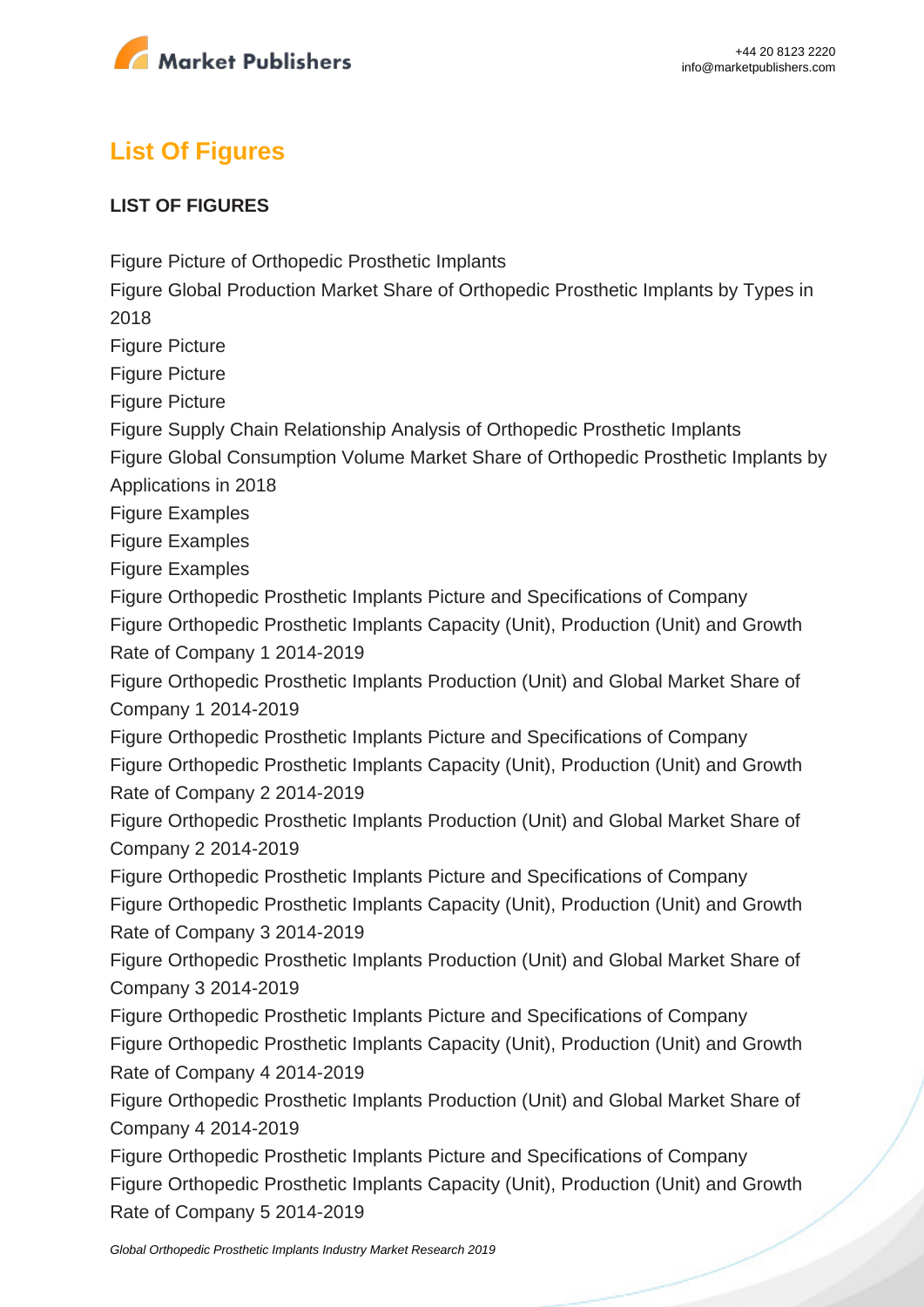

Figure Orthopedic Prosthetic Implants Production (Unit) and Global Market Share of Company 5 2014-2019

Figure Orthopedic Prosthetic Implants Picture and Specifications of Company Figure Orthopedic Prosthetic Implants Capacity (Unit), Production (Unit) and Growth Rate of Company 6 2014-2019

Figure Orthopedic Prosthetic Implants Production (Unit) and Global Market Share of Company 6 2014-2019

Figure Orthopedic Prosthetic Implants Picture and Specifications of Company Figure Orthopedic Prosthetic Implants Capacity (Unit), Production (Unit) and Growth Rate of Company 7 2014-2019

Figure Orthopedic Prosthetic Implants Production (Unit) and Global Market Share of Company 7 2014-2019

Figure Orthopedic Prosthetic Implants Picture and Specifications of Company Figure Orthopedic Prosthetic Implants Capacity (Unit), Production (Unit) and Growth Rate of Company 8 2014-2019

Figure Orthopedic Prosthetic Implants Production (Unit) and Global Market Share of Company 8 2014-2019

Figure Orthopedic Prosthetic Implants Picture and Specifications of Company Figure Orthopedic Prosthetic Implants Capacity (Unit), Production (Unit) and Growth Rate of Company 9 2014-2019

Figure Orthopedic Prosthetic Implants Production (Unit) and Global Market Share of Company 9 2014-2019

Figure Orthopedic Prosthetic Implants Picture and Specifications of Company ten Figure Orthopedic Prosthetic Implants Capacity (Unit), Production (Unit) and Growth Rate of Company ten 2014-2019

Figure Orthopedic Prosthetic Implants Production (Unit) and Global Market Share of Company ten 2014-2019

Figure Global Production Market Share of Orthopedic Prosthetic Implants by Regions in 2014

Figure Global Production Market Share of Orthopedic Prosthetic Implants by Regions in 2018

Figure Global Revenue Market Share of Orthopedic Prosthetic Implants by Regions in 2014

Figure Global Revenue Market Share of Orthopedic Prosthetic Implants by Regions in 2018

Figure Global Production Market Share of Orthopedic Prosthetic Implants by Manufacturers in 2014

Figure Global Production Market Share of Orthopedic Prosthetic Implants by Manufacturers in 2018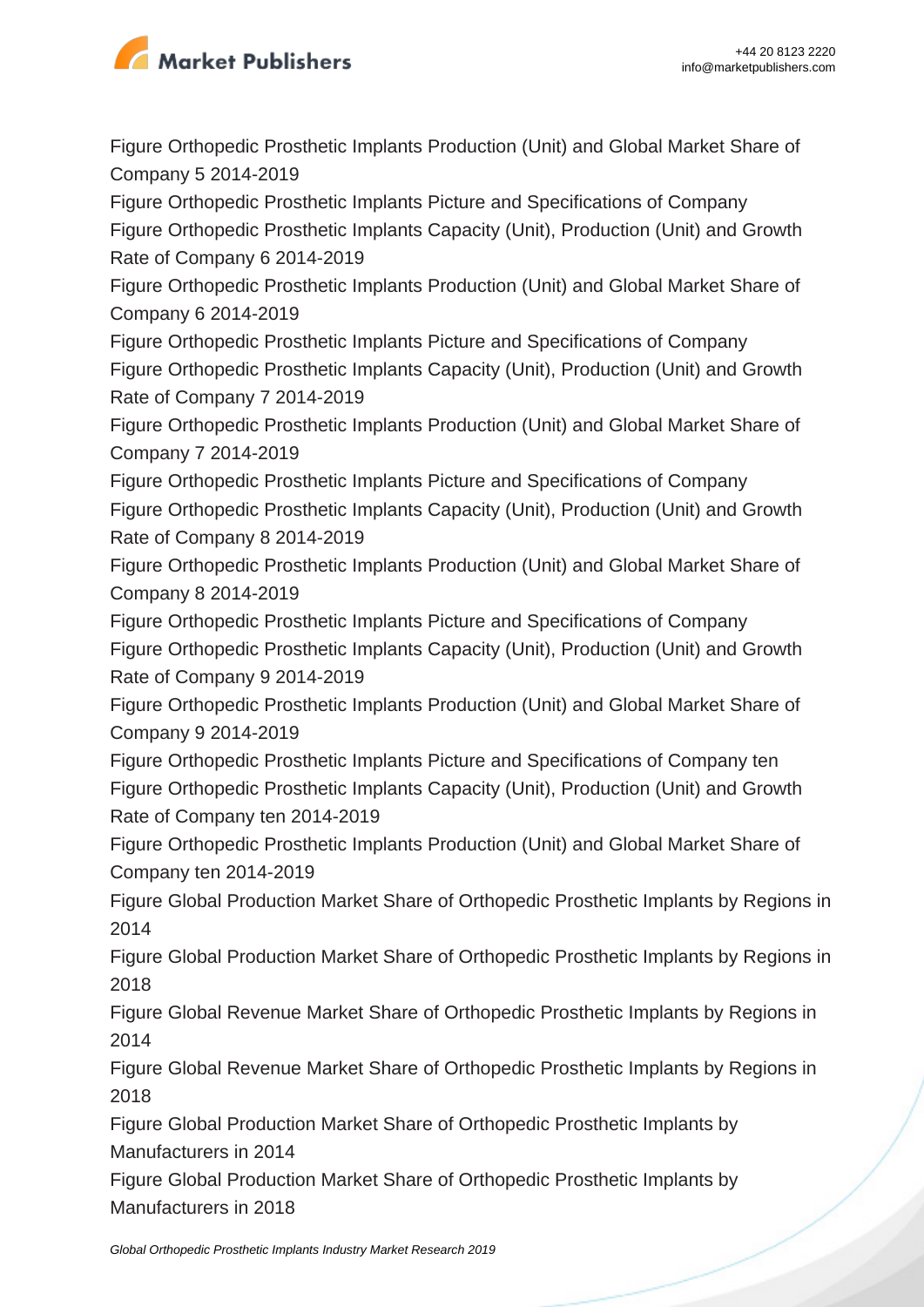

Figure Global Revenue Market Share of Orthopedic Prosthetic Implants by Manufacturers in 2014

Figure Global Revenue Market Share of Orthopedic Prosthetic Implants by Manufacturers in 2018

Figure Global Production Market Share of Orthopedic Prosthetic Implants by Types in 2014

Figure Global Production Market Share of Orthopedic Prosthetic Implants by Types in 2018

Figure Global Revenue Market Share of Orthopedic Prosthetic Implants by Types in 2014

Figure Global Revenue Market Share of Orthopedic Prosthetic Implants by Types in 2018

Figure Global Production Market Share of Orthopedic Prosthetic Implants by Applications in 2014

Figure Global Production Market Share of Orthopedic Prosthetic Implants by Applications in 2018

Figure Global Revenue Market Share of Orthopedic Prosthetic Implants by Applications in 2014

Figure Global Revenue Market Share of Orthopedic Prosthetic Implants by Applications in 2018

Figure Price Comparison of Global Orthopedic Prosthetic Implants by Regions in 2014 (USD/Unit)

Figure Price Comparison of Global Orthopedic Prosthetic Implants by Regions in 2018 (USD/Unit)

Figure Price Comparison of Global Orthopedic Prosthetic Implants by Manufacturers in 2014 (USD/Unit)

Figure Price Comparison of Global Orthopedic Prosthetic Implants by Manufacturers in 2018 (USD/Unit)

Figure Price Comparison of Global Orthopedic Prosthetic Implants by Types in 2014 (USD/Unit)

Figure Price Comparison of Global Orthopedic Prosthetic Implants by Types in 2018 (USD/Unit)

Figure Price Comparison of Global Orthopedic Prosthetic Implants by Applications in 2014 (USD/Unit)

Figure Price Comparison of Global Orthopedic Prosthetic Implants by Applications in 2018 (USD/Unit)

Figure Global Capacity (Unit), Production (Unit) and Growth Rate of Orthopedic Prosthetic Implants 2014-2019

Figure Global Capacity Utilization Rate of Orthopedic Prosthetic Implants 2014-2019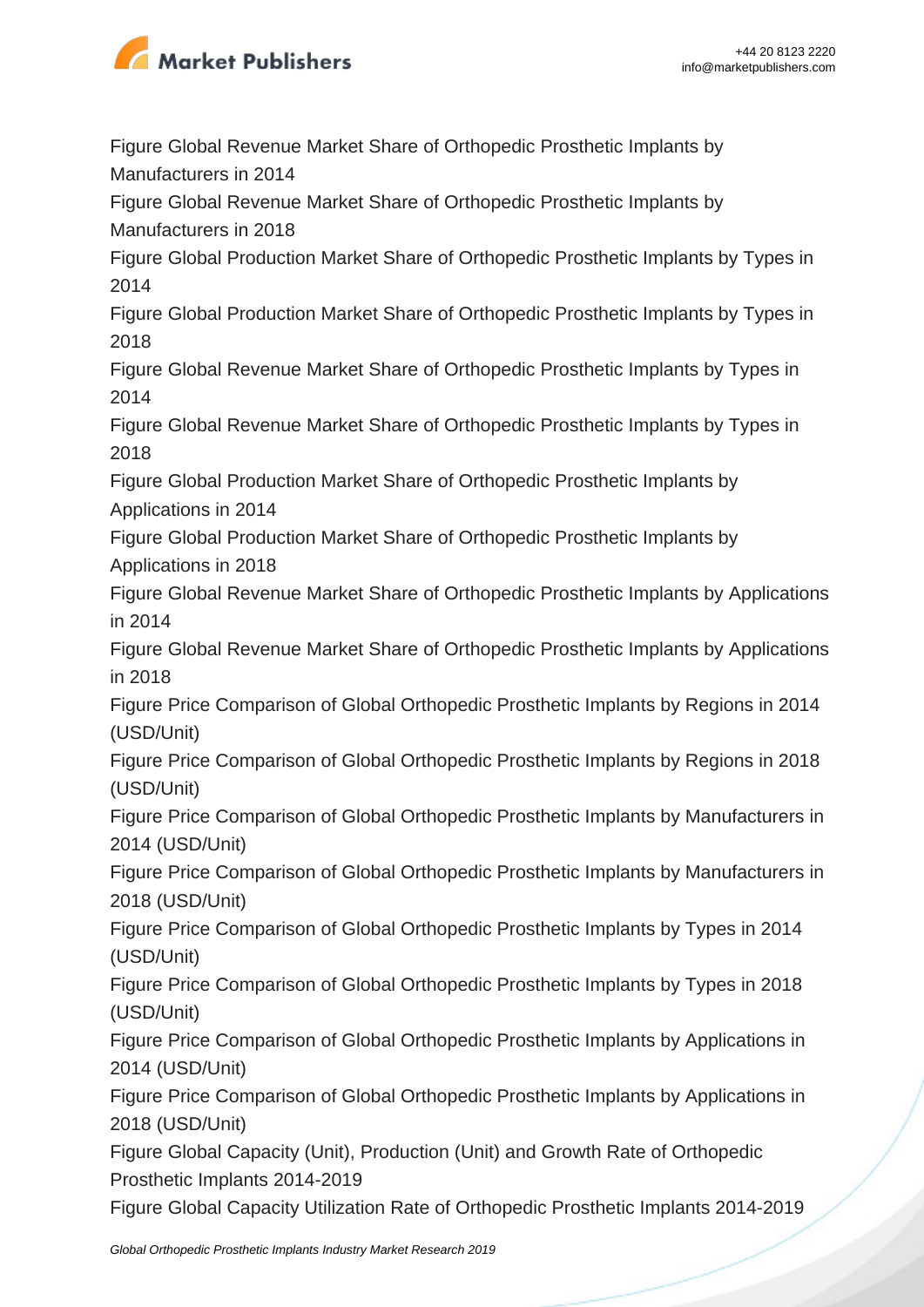

Figure Global Revenue (M USD) and Growth Rate of Orthopedic Prosthetic Implants 2014-2019

Figure Asia Pacific Capacity (Unit), Production (Unit) and Growth Rate of Orthopedic Prosthetic Implants 2014-2019

Figure Asia Pacific Capacity Utilization Rate of Orthopedic Prosthetic Implants 2014-2019

Figure Asia Pacific Revenue (M USD) and Growth Rate of Orthopedic Prosthetic Implants 2014-2019

Figure Europe Capacity (Unit), Production (Unit) and Growth Rate of Orthopedic Prosthetic Implants 2014-2019

Figure Europe Capacity Utilization Rate of Orthopedic Prosthetic Implants 2014-2019 Figure Europe Revenue (M USD) and Growth Rate of Orthopedic Prosthetic Implants 2014-2019

Figure Middle East & Africa Capacity (Unit), Production (Unit) and Growth Rate of Orthopedic Prosthetic Implants 2014-2019

Figure Middle East & Africa Capacity Utilization Rate of Orthopedic Prosthetic Implants 2014-2019

Figure Middle East & Africa Revenue (M USD) and Growth Rate of Orthopedic Prosthetic Implants 2014-2019

Figure North America Capacity (Unit), Production (Unit) and Growth Rate of Orthopedic Prosthetic Implants 2014-2019

Figure North America Capacity Utilization Rate of Orthopedic Prosthetic Implants 2014-2019

Figure North America Revenue (M USD) and Growth Rate of Orthopedic Prosthetic Implants 2014-2019

Figure Latin America Capacity (Unit), Production (Unit) and Growth Rate of Orthopedic Prosthetic Implants 2014-2019

Figure Latin America Capacity Utilization Rate of Orthopedic Prosthetic Implants 2014-2019

Figure Latin America Revenue (M USD) and Growth Rate of Orthopedic Prosthetic Implants 2014-2019

Figure Global Consumption Volume Market Share of Orthopedic Prosthetic Implants by Regions in 2014

Figure Global Consumption Volume Market Share of Orthopedic Prosthetic Implants by Regions in 2018

Figure Global Consumption Value Market Share of Orthopedic Prosthetic Implants by Regions in 2014

Figure Global Consumption Value Market Share of Orthopedic Prosthetic Implants by Regions in 2018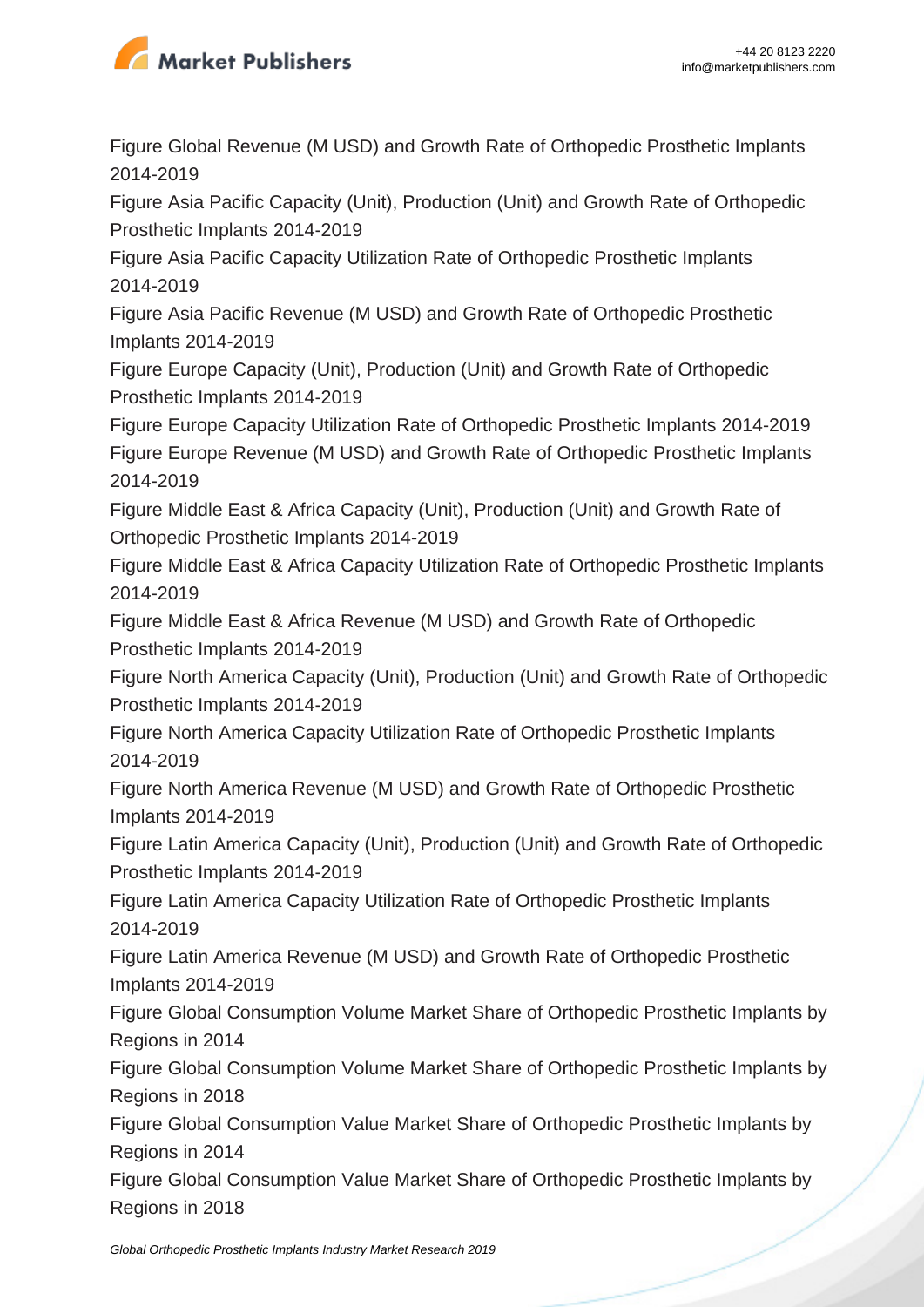

Figure Global Consumption Volume (Unit) and Growth Rate of Orthopedic Prosthetic Implants 2014-2019

Figure Global Consumption Value (M USD) and Growth Rate of Orthopedic Prosthetic Implants 2014-2019

Figure Asia Pacific Consumption Volume (Unit) and Growth Rate of Orthopedic Prosthetic Implants 2014-2019

Figure Asia Pacific Consumption Value (M USD) and Growth Rate of Orthopedic Prosthetic Implants 2014-2019

Figure Europe Consumption Volume (Unit) and Growth Rate of Orthopedic Prosthetic Implants 2014-2019

Figure Europe Consumption Value (M USD) and Growth Rate of Orthopedic Prosthetic Implants 2014-2019

Figure Middle East & Africa Consumption Volume (Unit) and Growth Rate of Orthopedic Prosthetic Implants 2014-2019

Figure Middle East & Africa Consumption Value (M USD) and Growth Rate of Orthopedic Prosthetic Implants 2014-2019

Figure North America Consumption Volume (Unit) and Growth Rate of Orthopedic Prosthetic Implants 2014-2019

Figure North America Consumption Value (M USD) and Growth Rate of Orthopedic Prosthetic Implants 2014-2019

Figure Latin America Consumption Volume (Unit) and Growth Rate of Orthopedic Prosthetic Implants 2014-2019

Figure Latin America Consumption Value (M USD) and Growth Rate of Orthopedic Prosthetic Implants 2014-2019

Figure Sale Price (USD/Unit) of Orthopedic Prosthetic Implants by Regions in 2014 Figure Sale Price (USD/Unit) of Orthopedic Prosthetic Implants by Regions in 2018 Figure Marketing Channels of Orthopedic Prosthetic Implants

Figure Different Marketing Channels Market Share of Orthopedic Prosthetic Implants Figure Global Capacity Market Share of Orthopedic Prosthetic Implants by Regions in 2019

Figure Global Capacity Market Share of Orthopedic Prosthetic Implants by Regions in 2024

Figure Global Production Market Share of Orthopedic Prosthetic Implants by Regions in 2019

Figure Global Production Market Share of Orthopedic Prosthetic Implants by Regions in 2024

Figure Global Revenue Market Share of Orthopedic Prosthetic Implants by Regions in 2019

Figure Global Revenue Market Share of Orthopedic Prosthetic Implants by Regions in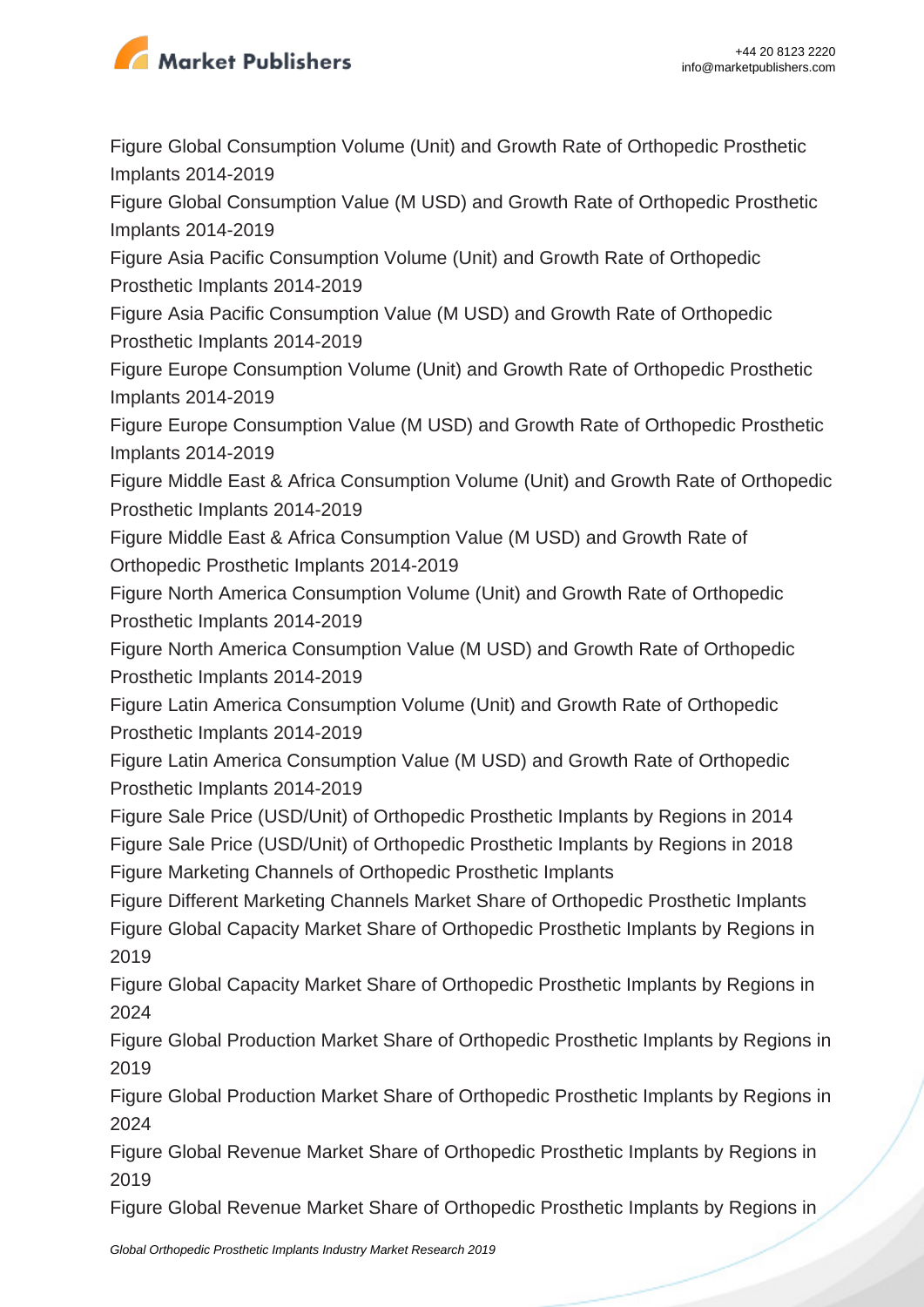

2024

Figure Global Capacity (Unit), Production (Unit) and Growth Rate of Orthopedic Prosthetic Implants 2019-2024

Figure Global Capacity Utilization Rate of Orthopedic Prosthetic Implants 2019-2024 Figure Global Revenue (M USD) and Growth Rate of Orthopedic Prosthetic Implants 2019-2024

Figure North America Capacity (Unit), Production (Unit) and Growth Rate of Orthopedic Prosthetic Implants 2019-2024

Figure North America Capacity Utilization Rate of Orthopedic Prosthetic Implants 2019-2024

Figure North America Revenue (M USD) and Growth Rate of Orthopedic Prosthetic Implants 2019-2024

Figure Europe Capacity (Unit), Production (Unit) and Growth Rate of Orthopedic Prosthetic Implants 2019-2024

Figure Europe Capacity Utilization Rate of Orthopedic Prosthetic Implants 2019-2024 Figure Europe Revenue (M USD) and Growth Rate of Orthopedic Prosthetic Implants 2019-2024

Figure Asia Pacific Capacity (Unit), Production (Unit) and Growth Rate of Orthopedic Prosthetic Implants 2019-2024

Figure Asia Pacific Capacity Utilization Rate of Orthopedic Prosthetic Implants 2019-2024

Figure Asia Pacific Revenue (M USD) and Growth Rate of Orthopedic Prosthetic Implants 2019-2024

Figure Middle East & Africa Capacity (Unit), Production (Unit) and Growth Rate of Orthopedic Prosthetic Implants 2019-2024

Figure Middle East & Africa Capacity Utilization Rate of Orthopedic Prosthetic Implants 2019-2024

Figure Middle East & Africa Revenue (M USD) and Growth Rate of Orthopedic Prosthetic Implants 2019-2024

Figure Latin America Capacity (Unit), Production (Unit) and Growth Rate of Orthopedic Prosthetic Implants 2019-2024

Figure Latin America Capacity Utilization Rate of Orthopedic Prosthetic Implants 2019-2024

Figure Latin America Revenue (M USD) and Growth Rate of Orthopedic Prosthetic Implants 2019-2024

Figure Global Capacity Market Share of Orthopedic Prosthetic Implants by Types in 2019

Figure Global Capacity Market Share of Orthopedic Prosthetic Implants by Types in 2024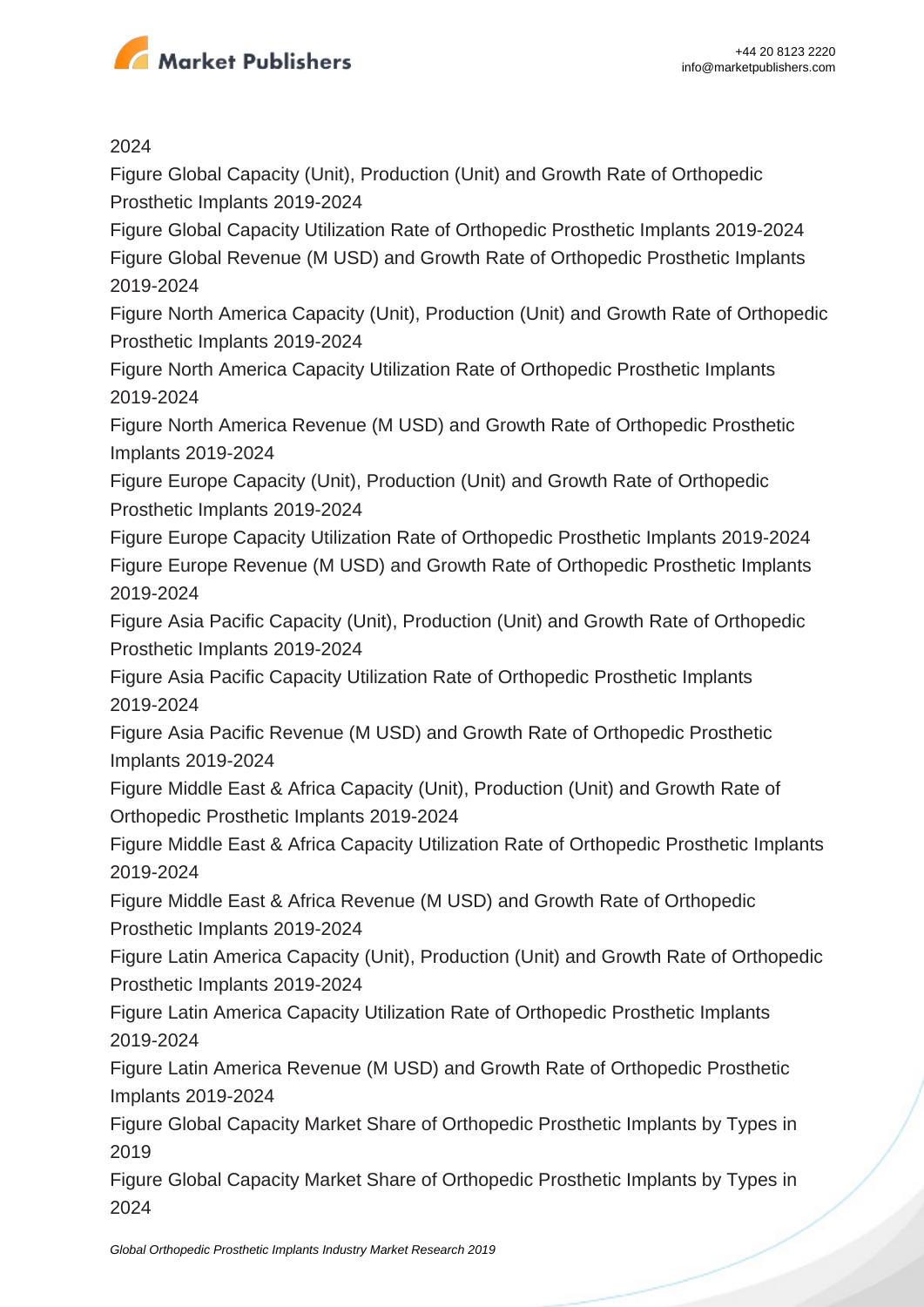

Figure Global Production Market Share of Orthopedic Prosthetic Implants by Types in 2019

Figure Global Production Market Share of Orthopedic Prosthetic Implants by Types in 2024

Figure Global Revenue Market Share of Orthopedic Prosthetic Implants by Types in 2019

Figure Global Revenue Market Share of Orthopedic Prosthetic Implants by Types in 2024

Figure Global Consumption Volume Market Share of Orthopedic Prosthetic Implants by Regions in 2019

Figure Global Consumption Volume Market Share of Orthopedic Prosthetic Implants by Regions in 2024

Figure Global Consumption Value Market Share of Orthopedic Prosthetic Implants by Regions in 2019

Figure Global Consumption Value Market Share of Orthopedic Prosthetic Implants by Regions in 2024

Figure Global Consumption Volume (Unit) and Growth Rate of Orthopedic Prosthetic Implants 2019-2024

Figure Global Consumption Value (M USD) and Growth Rate of Orthopedic Prosthetic Implants 2019-2024

Figure North America Consumption Volume (Unit) and Growth Rate of Orthopedic Prosthetic Implants 2019-2024

Figure North America Consumption Value (M USD) and Growth Rate of Orthopedic Prosthetic Implants 2019-2024

Figure Europe Consumption Volume (Unit) and Growth Rate of Orthopedic Prosthetic Implants 2019-2024

Figure Europe Consumption Value (M USD) and Growth Rate of Orthopedic Prosthetic Implants 2019-2024

Figure Asia Pacific Consumption Volume (Unit) and Growth Rate of Orthopedic Prosthetic Implants 2019-2024

Figure Asia Pacific Consumption Value (M USD) and Growth Rate of Orthopedic Prosthetic Implants 2019-2024

Figure Middle East & Africa Consumption Volume (Unit) and Growth Rate of Orthopedic Prosthetic Implants 2019-2024

Figure Middle East & Africa Consumption Value (M USD) and Growth Rate of Orthopedic Prosthetic Implants 2019-2024

Figure Latin America Consumption Volume (Unit) and Growth Rate of Orthopedic Prosthetic Implants 2019-2024

Figure Latin America Consumption Value (M USD) and Growth Rate of Orthopedic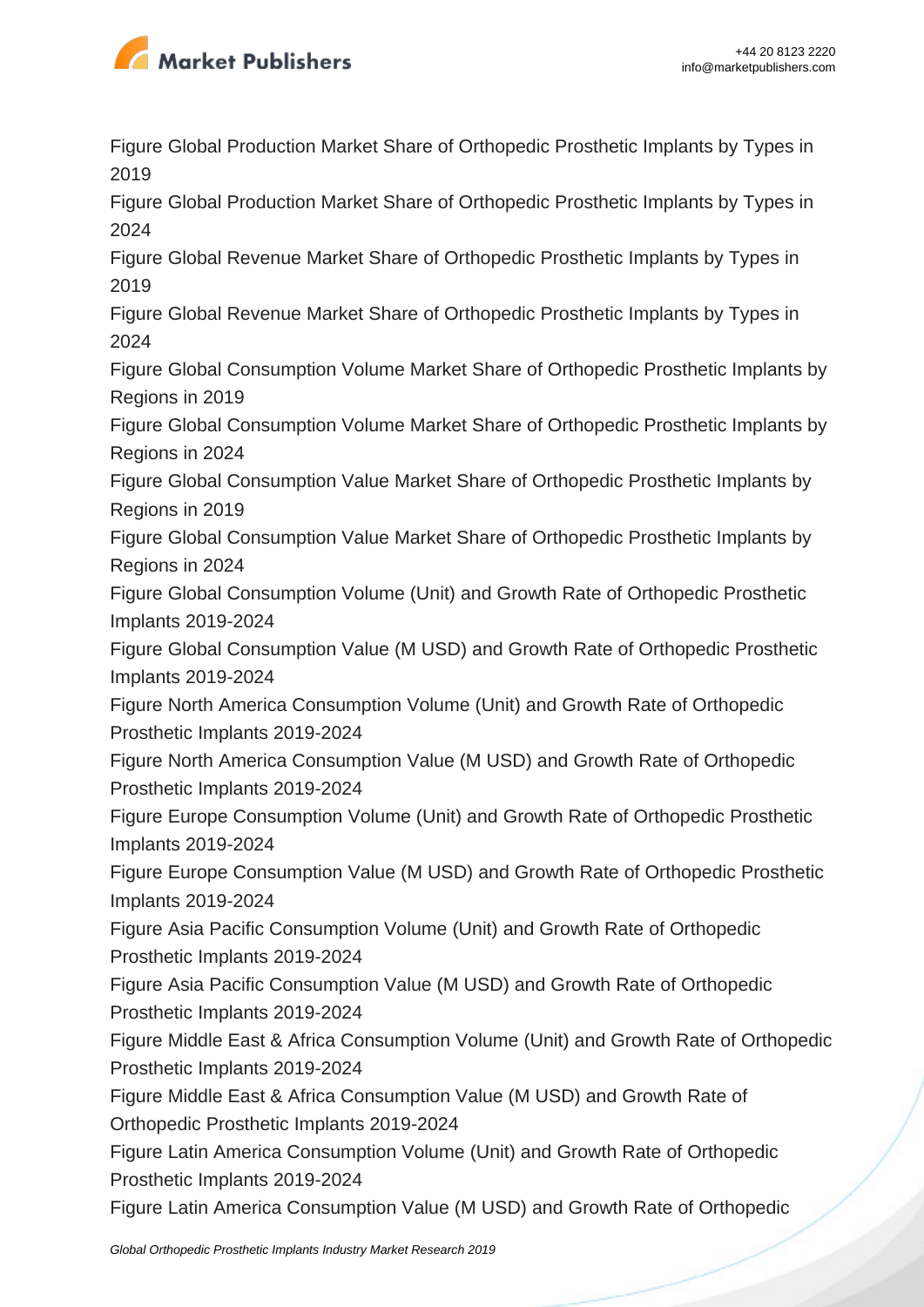

Prosthetic Implants 2019-2024 Figure Supply Chain Relationship Analysis of Orthopedic Prosthetic Implants